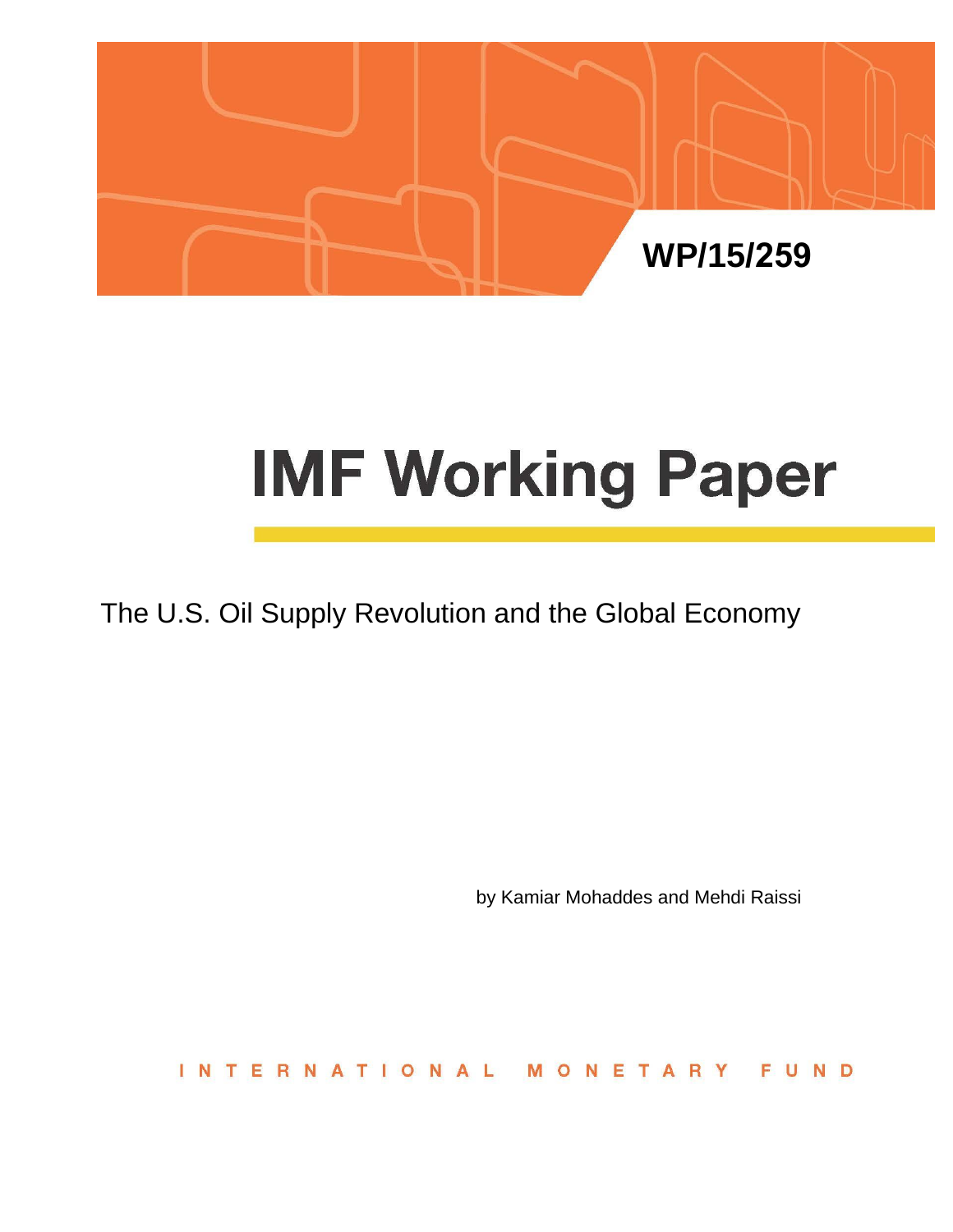# **IMF Working Paper**

## Asia and Pacific Department

# **The U.S. Oil Supply Revolution and the Global Economy <sup>1</sup> Prepared by Kamiar Mohaddes<sup>2</sup> and Mehdi Raissi**

Authorized for distribution by Paul Cashin

December 2015

*IMF Working Papers* **describe research in progress by the author(s) and are published to elicit comments and to encourage debate.** The views expressed in IMF Working Papers are those of the author(s) and do not necessarily represent the views of the IMF, its Executive Board, or IMF management.

# **Abstract**

This paper investigates the global macroeconomic consequences of falling oil prices due to the oil revolution in the United States, using a Global VAR model estimated for 38 countries/regions over the period 1979Q2 to 2011Q2. Set-identification of the U.S. oil supply shock is achieved through imposing dynamic sign restrictions on the impulse responses of the model. The results show that there are considerable heterogeneities in the responses of different countries to a U.S. supply-driven oil price shock, with real GDP increasing in both advanced and emerging market oil-importing economies, output declining in commodity exporters, inflation falling in most countries, and equity prices rising worldwide. Overall, our results suggest that following the U.S. oil revolution, with oil prices falling by 51 percent in the first year, global growth increases by 0.16 to 0.37 percentage points. This is mainly due to an increase in spending by oil importing countries, which exceeds the decline in expenditure by oil exporters.

JEL Classifications: C32, E17, F44, F47, O13, Q43.

Keywords: Tight oil, shale oil, fracking revolution, oil price decline, oil supply, global macroeconometric modeling, and international business cycle.

Authors' E-Mail Addresses: [km418@cam.ac.uk;](mailto:km418@cam.ac.uk) [mraissi@imf.org](mailto:mraissi@imf.org)

<sup>&</sup>lt;sup>1</sup> We are grateful to Paul Cashin, Ibrahim A. Elbadawi, Akito Matsumoto, Sergio L. Rodriguez, Hoda Selim, SeokHyun Yoon and seminar participants at the IMF for helpful comments and suggestions. Kamiar Mohaddes gratefully acknowledges financial support from the Economic Research Forum (ERF). The views expressed in this paper are those of the authors and do not necessarily represent those of the ERF.

<sup>2</sup> Faculty of Economics and Girton College, University of Cambridge, UK.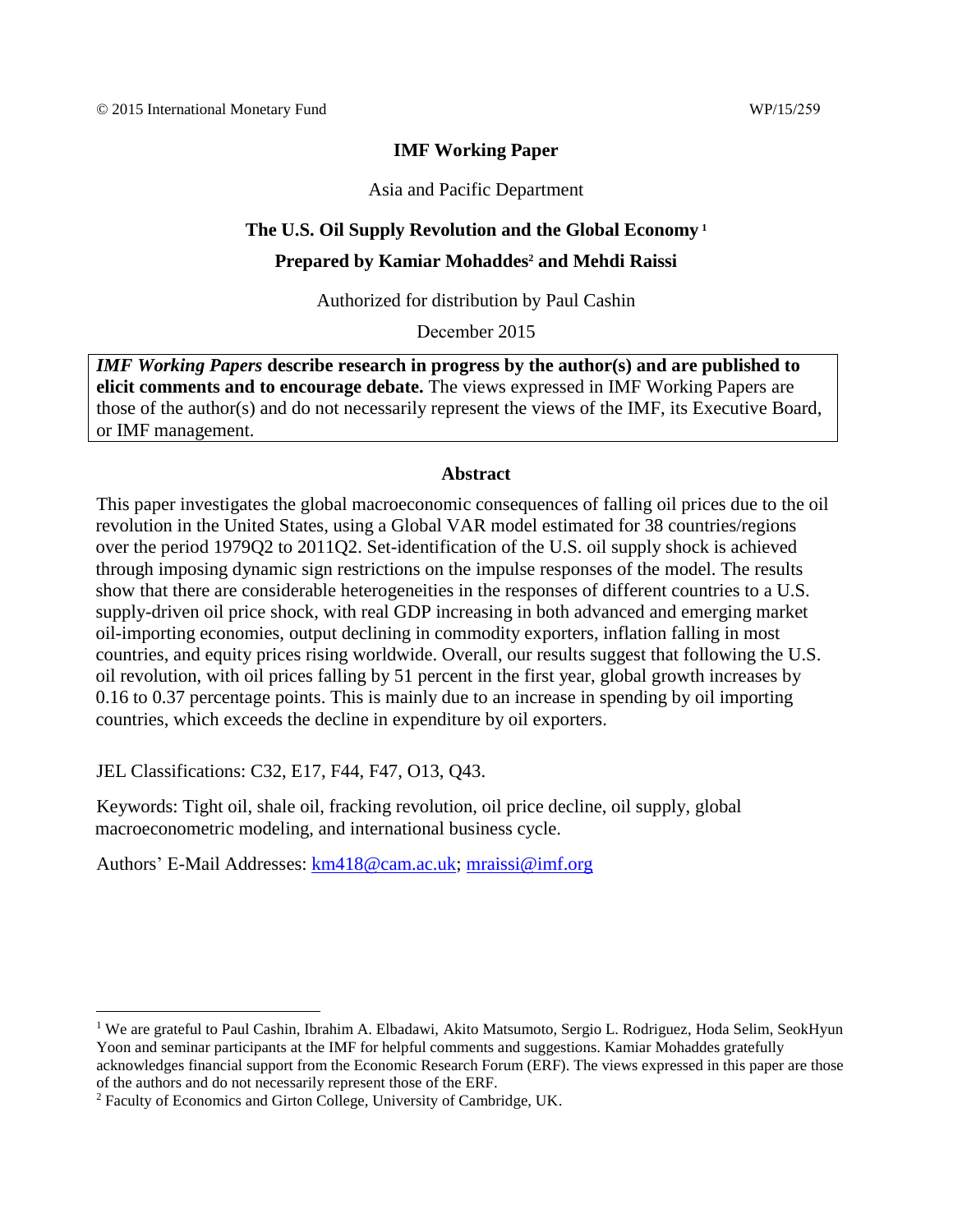| I. |  |
|----|--|
|    |  |
|    |  |
|    |  |
|    |  |
|    |  |
|    |  |
|    |  |
|    |  |
|    |  |
|    |  |
|    |  |
|    |  |

# Figures

| 5. Impact of the U.S. Oil Supply Revolution on Real Output in the MENA Region  22 |  |
|-----------------------------------------------------------------------------------|--|
| 6. Ratio of Oil Export Revenues to Real Output Across Oil Exporters, 1980–2010 24 |  |
|                                                                                   |  |
|                                                                                   |  |
|                                                                                   |  |

# Tables

| 2. Lag Orders of the Country-Specific VARX <sup>*</sup> (p,q) Models Together with the Number of |  |
|--------------------------------------------------------------------------------------------------|--|
|                                                                                                  |  |
|                                                                                                  |  |

# Contents Page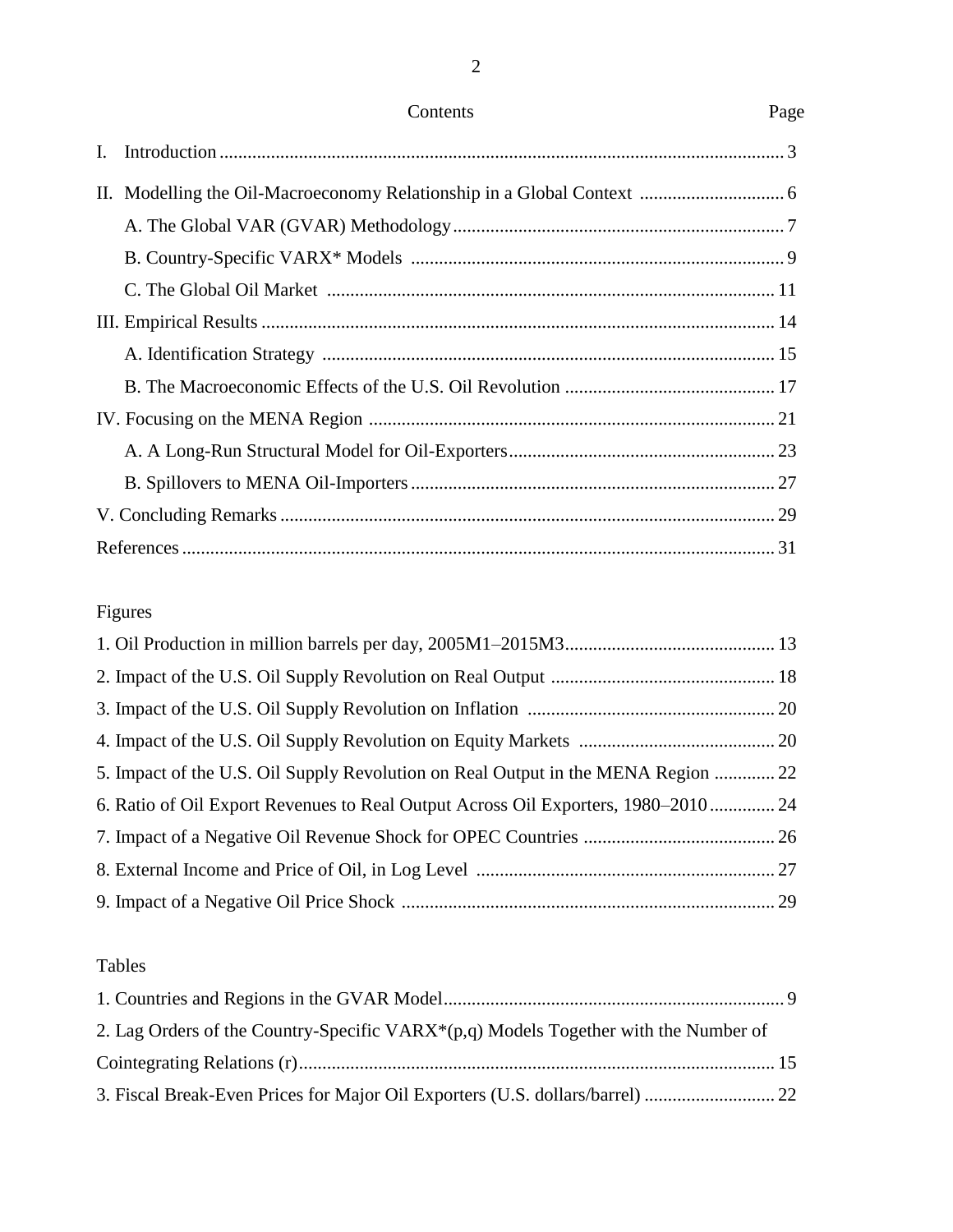## **I. INTRODUCTION**

The technological advancements over the last decade have not only reduced the costs associated with the production of unconventional oil, but also made extraction of tight oil resemble a manufacturing process in which one can adjust production in response to price changes with relative ease. This is in stark contrast to other extraction methods (e.g. offshore extraction), which require large capital expenditure and involve relatively long lead times, and more importantly, once the process is operational changing the quantity produced can be difficult. Therefore, one of the implications of the recent oil revolution is that U.S. production can play a significant role in balancing global demand and supply, and this in turn implies that the current low oil price environment could be persistent.

This paper investigates the macroeconomic consequences of the U.S. oil revolution for the global economy in general and the Middle East and North Africa (MENA) region in particular in terms of its effects on real output, oil prices and financial markets. We integrate an oil price equation, which takes account of developments in the world economy as well as the prevailing oil supply conditions, within a compact quarterly model of the global economy using a dynamic multi-country framework first advanced by [Pesaran et al. \(2004\),](#page-33-0) known as the Global VAR (or GVAR for short). This approach enables one to analyze the international macroeconomic transmission of shocks, taking into account not only the direct exposure of countries to the shocks but also the indirect effects through secondary or tertiary channels. To discriminate the U.S. oil revolution from other supply shocks, such as disruptions caused by geopolitical tensions in the Middle-East, and oil-demand shocks in general, we employ a set of dynamic sign restrictions on the impulse responses of our GVAR-Oil model. In addition to restricting oil prices and production levels, the global dimension of the GVAR-Oil model offers an intuitive way of imposing a large number of additional cross-country sign restrictions that greatly reduces the number of admissible structural models.

Our dynamic multi-country framework consists of 38 country/region-specific models, among which is a single Euro Area region (including 8 of the 11 countries that joined Euro in 1999) as well as the countries of the Gulf Cooperation Council (GCC). These individual models are solved in a global setting where core macroeconomic variables of each economy are related to corresponding foreign variables—which have been constructed to match the international trade pattern of the country under consideration and serve as a proxy for common unobserved factors. The model has both real and financial variables: real GDP, inflation, real equity prices, real exchange rate, short and long-term interest rates, OPEC and non-OPEC oil production, and the price of oil. Our framework is able to account for various transmission channels, including not only trade relationships but also financial linkages through interest rates, equity prices, and exchange rates; see [Dees et al. \(2007\)](#page-32-0) and [Pesaran et al. \(2007\).](#page-34-0) We estimate the oil price equation and the 38 individual vector autoregressive models with foreign variables (VARX\* models) over the period 1979Q2–2011Q2. Having combined the estimates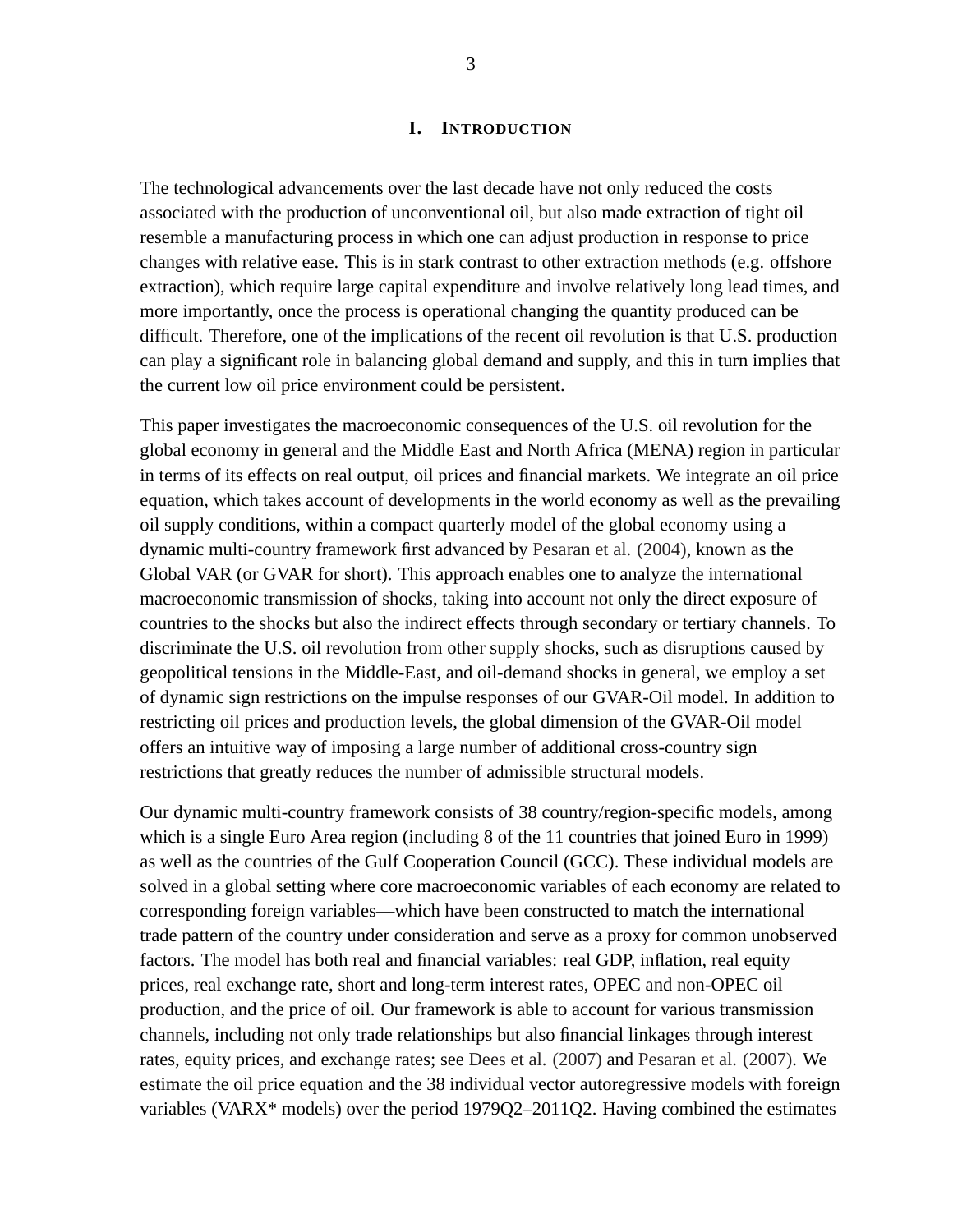from the oil price equation with those of the country-specific VARX\* models, we solve the GVAR-Oil model and examine the effects of a U.S. oil-supply shock (while keeping the level of oil supply in Saudi Arabia constant) on the macroeconomic variables of different countries (both commodity importers and exporters), including the MENA region.

The results indicate that while oil importers typically face a long-lived rise in economic activity (ranging between  $0.04\%$  and  $0.95\%$ ) in response to a U.S. supply-driven fall in oil prices, the impact is negative for energy-exporters (being on average  $-2.14\%$  for the GCC,  $-1.32\%$  for other MENA oil exporters, and  $-0.41\%$  for Latin America), mainly because lower oil prices weakens domestic demand as well as external and fiscal balances in these countries. To investigate the channels through which the fall in oil revenues affects oil exporters (as well as select oil importers), especially in the long run, and quantify its growth impact, we embed the long-run output relation of Esfahani et al.  $(2014)$  in individual VARX\* models. Our results indicate that oil revenue shocks (such as those from the low oil price environment we are currently experiencing) have a large, long-lasting and significant impact on these economies' growth paths operating through the capital accumulation channel.

Negative growth effects (albeit smaller) are also observed for energy-importers which have strong economic ties with oil exporters, through spillover effects. In particular, for most oil-importers in the MENA region, gains from lower oil prices are offset by a decline in external demand/financing by MENA oil-exporters given strong linkages between the two groups through trade, remittances, tourism, foreign direct investment and grants.<sup>[1](#page-4-0)</sup> These economies on average experience a fall in real output of about 0:28%. For this group, low pass-through from global oil prices to domestic fuel prices limits the impact on disposable incomes of consumers and profit-margins of firms, and thereby contains the positive effect on economic growth in these countries.

Finally, in response to a positive U.S. oil-supply disturbance, almost all countries in our sample experience long-run disinflation pressures and an increase in equity prices (apart from commodity-exporting nations). Overall, our results suggest that following the U.S. oil revolution, with oil prices falling by  $51\%$  in the first year and rebounding somewhat to  $45\%$  in year two below the pre-shock levels, global growth increases by  $0.16 - 0.37$  percentage points. This is mainly due to an increase in spending by oil importers which exceeds the decline in expenditure by oil exporters.

The collapse of oil prices from around  $$114$  in June [2](#page-4-1)014 to  $$46$  in January 2015,<sup>2</sup> has led to a large body of literature analyzing the causes of this steep oil price drop and its macroeconomic implications. However, most of this literature is based on descriptive analysis, mainly written

<span id="page-4-0"></span> $<sup>1</sup>$ An exception is Egypt for which the impact is positive due to other idiosyncratic factors.</sup>

<span id="page-4-1"></span><sup>&</sup>lt;sup>2</sup>Oil prices recovered somewhat in spring 2015 (peaking around \$65 in May) before falling back to below \$50 in September 2015.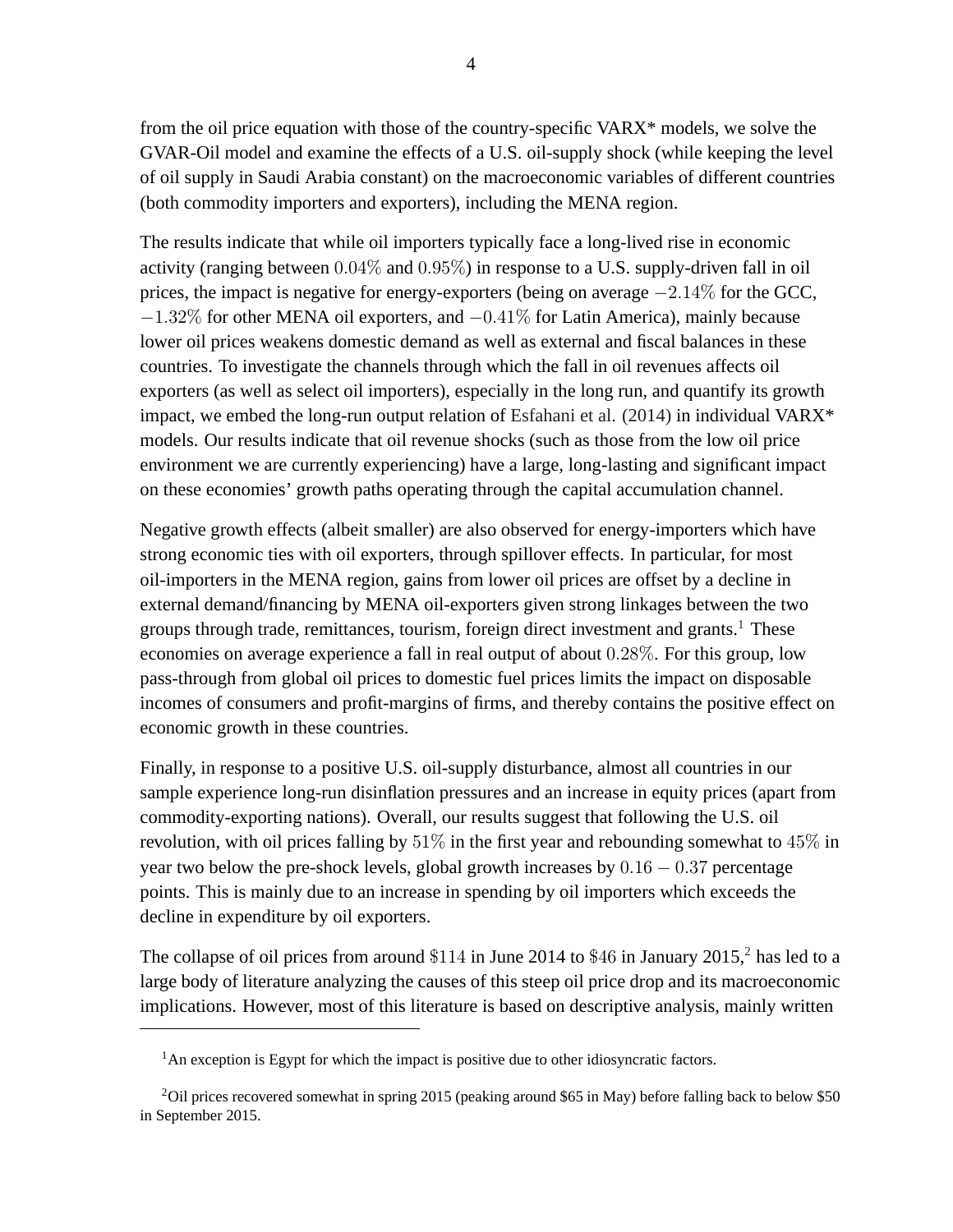by international organizations (see, for instance, the IMF blog by [Arezki and Blanchard,](#page-31-0) [2014\)](#page-31-0), investment banks (such as Goldman Sachs Global Investment Research division's report on "The New Oil Order"), various (energy) economists, and of course mostly internal reports by oil and gas companies (which are used to inform exploration, development, and hiring decision to name a few). There are yet only a handful of papers, which apply rigorous and quantitative analysis of the recent oil price shock. Most notably, [Baumeister and Kilian](#page-31-1) [\(2015\)](#page-31-1) argue that demand factors were most important in explaining the behavior of oil prices, while [Baffes et al. \(2015\),](#page-31-2) [Husain et al. \(2015\),](#page-32-2) and [Mânescu and Nuño \(2015\)](#page-33-1) argue that supply (rather than demand) factors played the largest role.

More broadly, most papers in the literature that investigate the effects of oil shocks on macroeconomic variables have focused on a handful of industrialized/OECD countries, and in most cases they have looked at the impact of oil shocks exclusively on the United States and in isolation from the rest of the world. Moreover, the focus of those analyses has predominantly been on net oil importers—see, for example, [Hamilton \(2009\),](#page-32-3) [Kilian \(2009\),](#page-32-4) and [Peersman and Van Robays \(2012\).](#page-33-2) An exception is the work of [Cashin et al. \(2014\),](#page-31-3) who look at the differential effects of oil demand and supply shocks on the global economy, [Esfahani et al. \(2014\),](#page-32-1) who conduct a country-by-country VARX\* analysis looking at the direct effects of oil-revenue shocks on domestic output for 9 major oil exporters (six of which are OPEC members), [Kilian et al. \(2009\),](#page-32-5) who examine the effects of different types of oil-price shocks on the external balances of net oil exporters/importers, and [Mohaddes and](#page-33-3) [Pesaran \(2015\),](#page-33-3) who examine the effects of country-specific shocks (to Iranian and Saudi Arabian oil output) on the world economy.

In this paper, we extend the literature in a number of respects. Firstly, our paper is complementary to the analysis of the effects of oil-price shocks on advanced economies, given its wide country coverage, including both major oil exporters (located in the Middle East, Africa and Latin America) as well as many developing countries. We are therefore able to analyze the macroeconomic consequences of U.S. supply-driven oil-price shocks across a wide range of developed and developing countries (including oil exporters) that are structurally very diverse with respect to the role of oil and other forms of energy in their economies. Secondly, we provide a compact model of the world economy that takes into account the economic interlinkages and spillovers (direct exposure of countries to the shocks but also the indirect effects through secondary or tertiary channels) that exist between different regions (which may also shape the responses of different macroeconomic variables to oil price shocks), rather than undertaking a descriptive analysis or a country-by-country structural VAR study of the oil market. Thirdly, we include oil production endogenously in the U.S. and Saudi Arabian models, while modelling oil prices as determined in the global oil market. This is required to answer counterfactual questions regarding the possible macroeconomic effects of the U.S. oil revolution. Finally, we demonstrate how our GVAR-Oil model, covering over 90% of world GDP, 85% of world oil consumption, and 80% of world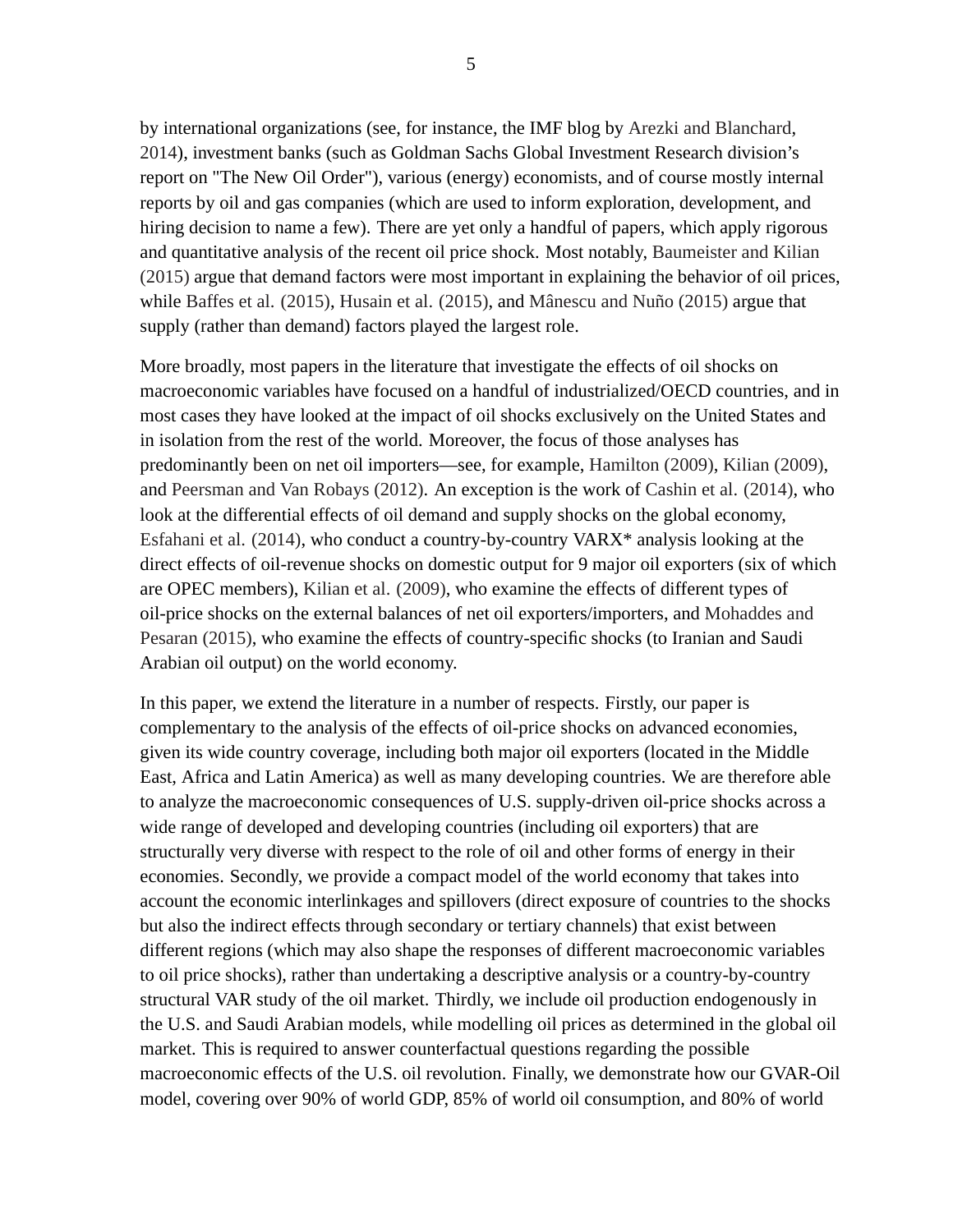proven oil reserves, can be used for "set-identified" impulse response analysis and to obtain a better understanding of structural shocks. In particular, we set-identify the U.S. oil supply shock<sup>[3](#page-6-0)</sup> by imposing dynamic sign restrictions on the impulse responses of oil production in the United States, Saudi Arabian oil supply, and GDP of major oil importers in our sample.<sup>[4](#page-6-1)</sup>

The rest of the paper is organized as follows. Section [II.](#page-6-2) describes the GVAR methodology, outlines our model specifications, and illustrates how we integrate the oil market within our framework. Section [III.](#page-14-0) provides the estimates for the country-specific models, presents our identification strategy, and examines the direct and indirect effects of shocks to U.S. oil output on the world economy, on a country-by-country basis, and provide the time profile of the effects of country-specific oil shocks on real outputs, inflation, and real equity prices across countries. Section [IV.](#page-21-0) investigates in greater detail the macroeconomic implications of the U.S. oil supply revolution, in terms of its real GDP effects, on individual countries in the MENA region over the short and long-term. Finally, Section [V.](#page-29-0) offers some concluding remarks.

# <span id="page-6-2"></span>**II. MODELLING THE OIL-MACROECONOMY RELATIONSHIP IN A GLOBAL CONTEXT**

To analyze the international macroeconomic transmission of the U.S. oil revolution we need to model the oil-macroeconomy relationship in a global context. To this end we integrate an oil price equation within a compact quarterly model of the global economy using the GVAR framework. The resulting GVAR-Oil model takes into account both the temporal and cross-sectional dimensions of the data; real and financial drivers of economic activity; interlinkages and spillovers that exist between different regions; and the effects of unobserved or observed common factors. This is crucial as the impact of the recent oil revolution cannot be reduced to just the United States (where the shock originates) but rather involves multiple regions, and may be amplified or dampened (through a number of channels) depending on the degree of openness of the countries and their trade structure. Before describing our approach in modeling individual countries and the global oil market, we provide a short exposition of the GVAR methodology below.

<span id="page-6-0"></span><sup>&</sup>lt;sup>3</sup>A positive U.S. oil supply shock is an exogenous shift of the oil supply curve along the oil demand schedule to the right, increasing oil production, and lowering oil prices.

<span id="page-6-1"></span><sup>4</sup>[Cashin et al. 2014](#page-31-3) show that the cross-sectional dimension of the GVAR provides a large number of additional cross-country identifying restrictions and reduces the set of admissible structural impulse responses.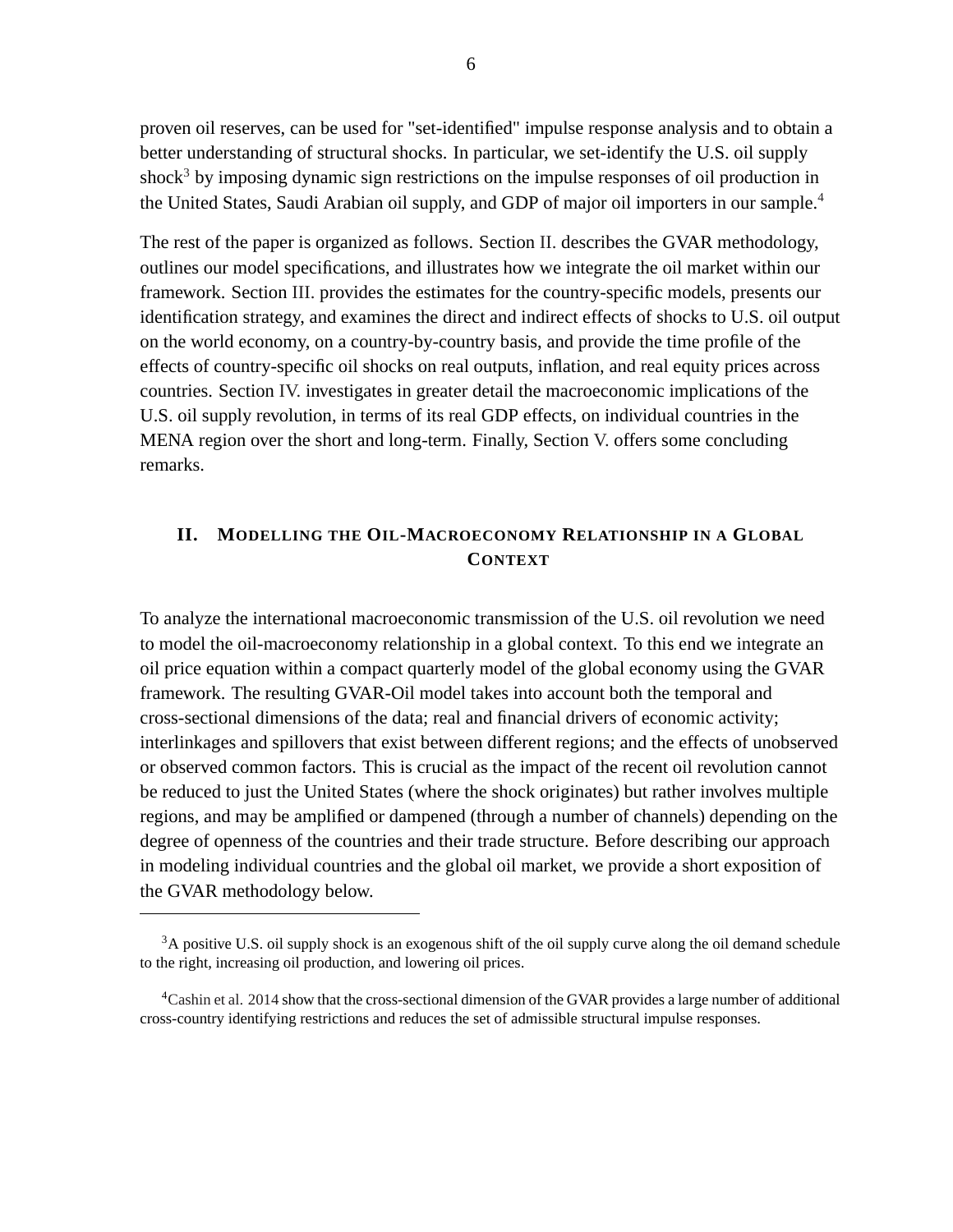#### **A. The Global VAR (GVAR) Methodology**

<span id="page-7-3"></span>We consider N countries in the global economy, indexed by  $i = 1, ..., N$ . With the exception of the United States, all other  $N-1$  countries are modelled as small open economies. This set of individual country-specific vector autoregressive models with foreign variables (VARX\* models) is used to build the GVAR framework. Following [Pesaran \(2004\)](#page-33-4) and [Dees et al.](#page-32-0) [\(2007\),](#page-32-0) a VARX\*  $(p_i, q_i)$  model for the *i*th country relates a  $k_i \times 1$  vector of domestic macroeconomic variables (treated as endogenous),  $\mathbf{x}_{it}$ , to a  $k_i^* \times 1$  vector of country-specific foreign variables (taken to be weakly exogenous),  $\mathbf{x}_{it}^*$ 

<span id="page-7-1"></span>
$$
\mathbf{\Phi}_{i}\left(L,p_{i}\right)\mathbf{x}_{it}=\mathbf{a}_{i0}+\mathbf{a}_{i1}t+\mathbf{\Lambda}_{i}\left(L,q_{i}\right)\mathbf{x}_{it}^{*}+\mathbf{u}_{it},\tag{1}
$$

for  $t = 1, 2, ..., T$ , where  $a_{i0}$  and  $a_{i1}$  are  $k_i \times 1$  vectors of fixed intercepts and coefficients on the deterministic time trends, respectively, and  $u_{it}$  is a  $k_i \times 1$  vector of country-specific shocks, which we assume are serially uncorrelated with zero mean and a non-singular covariance matrix,  $\Sigma_{ii}$ , namely  $\mathbf{u}_{it} \sim i.i.d.$   $(0, \Sigma_{ii})$ . For algebraic simplicity, we abstract from observed global factors in the country-specific VARX\* models. Furthermore,  $\Phi_i(L, p_i) = I - \sum_{i=1}^{p_i} \Phi_i L^i$  and  $\Lambda_i(L, q_i) = \sum_{i=0}^{q_i} \Lambda_i L^i$  are the matrix lag polynomial of the coefficients associated with the domestic and foreign variables, respectively. As the lag orders for these variables,  $p_i$  and  $q_i$ , are selected on a country-by-country basis, we are explicitly allowing for  $\Phi_i (L, p_i)$  and  $\Lambda_i (L, q_i)$  to differ across countries.

The country-specific foreign variables are constructed as cross-sectional averages of the domestic variables using data on bilateral trade as the weights,  $w_{ij}$ 

<span id="page-7-2"></span>
$$
\mathbf{x}_{it}^* = \sum_{j=1}^N w_{ij} \mathbf{x}_{jt},
$$
\n(2)

where  $j = 1, 2, ...N$ ,  $w_{ii} = 0$ , and  $\sum_{j=1}^{N} w_{ij} = 1$ . For empirical application, the trade weights are computed as three-year averages<sup> $\bar{s}$ </sup>

$$
w_{ij} = \frac{T_{ij,2007} + T_{ij,2008} + T_{ij,2009}}{T_{i,2007} + T_{i,2008} + T_{i,2009}},
$$
\n(3)

where  $T_{ijt}$  is the bilateral trade of country i with country j during a given year t and is calculated as the average of exports and imports of country i with j, and  $T_{it} = \sum_{j=1}^{N} T_{ijt}$  (the total trade of country i) for  $t = 2007$ , 2008 and 2009, in the case of all countries.

Although estimation is done on a country-by-country basis, the GVAR model is solved for the

<span id="page-7-0"></span> ${}^{5}$ The main justification for using bilateral trade weights, as opposed to financial weights, is that the former have been shown to be the most important determinant of national business cycle comovements. See, for instance, [Baxter and Kouparitsas \(2005\).](#page-31-4)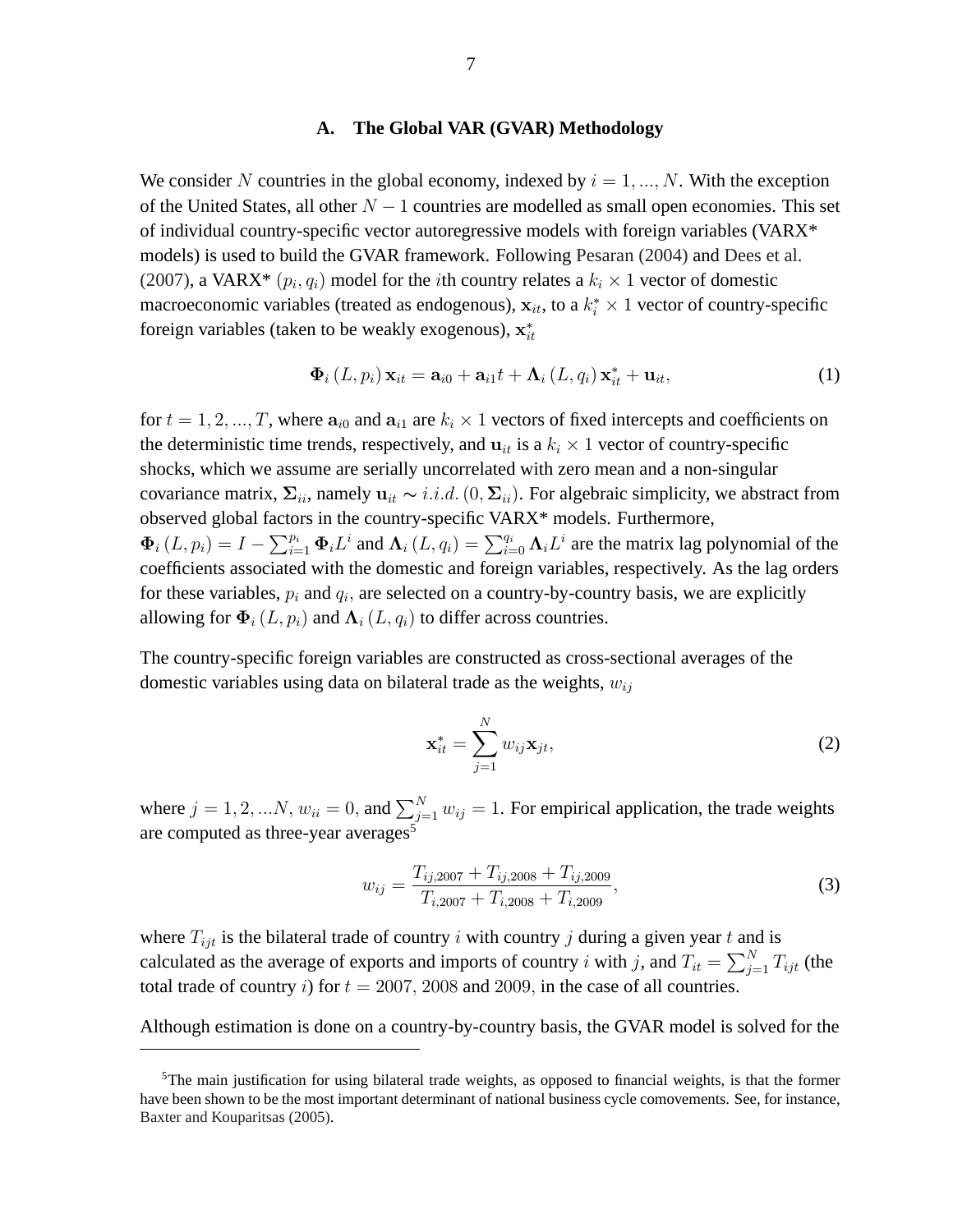world as a whole, taking account of the fact that all variables are endogenous to the system as a whole. After estimating each country VARX\* $(p_i, q_i)$  model separately, all the  $k = \sum_{i=1}^{N} k_i$ endogenous variables, collected in the  $k \times 1$  vector  $\mathbf{x}_t = (\mathbf{x}'_{1t}, \mathbf{x}'_{2t}, ..., \mathbf{x}'_{Nt})'$ , need to be solved simultaneously using the link matrix defined in terms of the country-specific weights. To see this, we can write the VARX $*$  model in equation [\(1\)](#page-7-1) more compactly as

<span id="page-8-1"></span>
$$
\mathbf{A}_{i}\left(L,p_{i},q_{i}\right)\mathbf{z}_{it}=\boldsymbol{\varphi}_{it},\tag{4}
$$

for  $i = 1, ..., N$ , where

$$
\mathbf{A}_{i}\left(L,p_{i},q_{i}\right) = \left[\mathbf{\Phi}_{i}\left(L,p_{i}\right) - \mathbf{\Lambda}_{i}\left(L,q_{i}\right)\right], \mathbf{z}_{it} = \left(\mathbf{x}'_{it},\mathbf{x}^{\prime *}_{it}\right)',
$$
\n
$$
\boldsymbol{\varphi}_{it} = \mathbf{a}_{i0} + \mathbf{a}_{i1}t + \mathbf{u}_{it}.
$$
\n(5)

Note that given equation [\(2\)](#page-7-2) we can write

<span id="page-8-0"></span>
$$
\mathbf{z}_{it} = \mathbf{W}_i \mathbf{x}_t, \tag{6}
$$

where  $\mathbf{W}_i = (\mathbf{W}_{i1}, \mathbf{W}_{i2}, ..., \mathbf{W}_{iN})$ , with  $\mathbf{W}_{ii} = 0$ , is the  $(k_i + k_i^*) \times k$  weight matrix for country *i* defined by the country-specific weights,  $w_{ij}$ . Using [\(6\)](#page-8-0) we can write [\(4\)](#page-8-1) as

<span id="page-8-2"></span>
$$
\mathbf{A}_{i}\left(L,p\right)\mathbf{W}_{i}\mathbf{x}_{t}=\varphi_{it},\tag{7}
$$

where  $\mathbf{A}_i$   $(L, p)$  is constructed from  $\mathbf{A}_i$   $(L, p_i, q_i)$  by setting  $p = \max (p_1, p_2, ..., p_N, q_1, q_2, ..., q_N)$  and augmenting the  $p - p_i$  or  $p - q_i$  additional terms in the power of the lag operator by zeros. Stacking equation [\(7\)](#page-8-2), we obtain the Global VAR $(p)$ model in domestic variables only

<span id="page-8-3"></span>
$$
\mathbf{G}\left(L,p\right)\mathbf{x}_{t}=\varphi_{t},\tag{8}
$$

where

$$
\mathbf{G}\left(L,p\right) = \begin{pmatrix} \mathbf{A}_1\left(L,p\right)\mathbf{W}_1 \\ \mathbf{A}_2\left(L,p\right)\mathbf{W}_2 \\ \vdots \\ \mathbf{A}_N\left(L,p\right)\mathbf{W}_N \end{pmatrix}, \quad \varphi_t = \begin{pmatrix} \varphi_{1t} \\ \varphi_{2t} \\ \vdots \\ \varphi_{Nt} \end{pmatrix} . \tag{9}
$$

For an early illustration of the solution of the GVAR model, using a  $VARX*(1, 1)$  model, see [Pesaran \(2004\),](#page-33-4) and for an extensive survey of the latest developments in GVAR modeling, both the theoretical foundations of the approach and its numerous empirical applications, see [Chudik and Pesaran \(2015\).](#page-32-6) The GVAR $(p)$  model in equation [\(8\)](#page-8-3) can be solved recursively and used for a number of purposes, such as forecasting or impulse response analysis.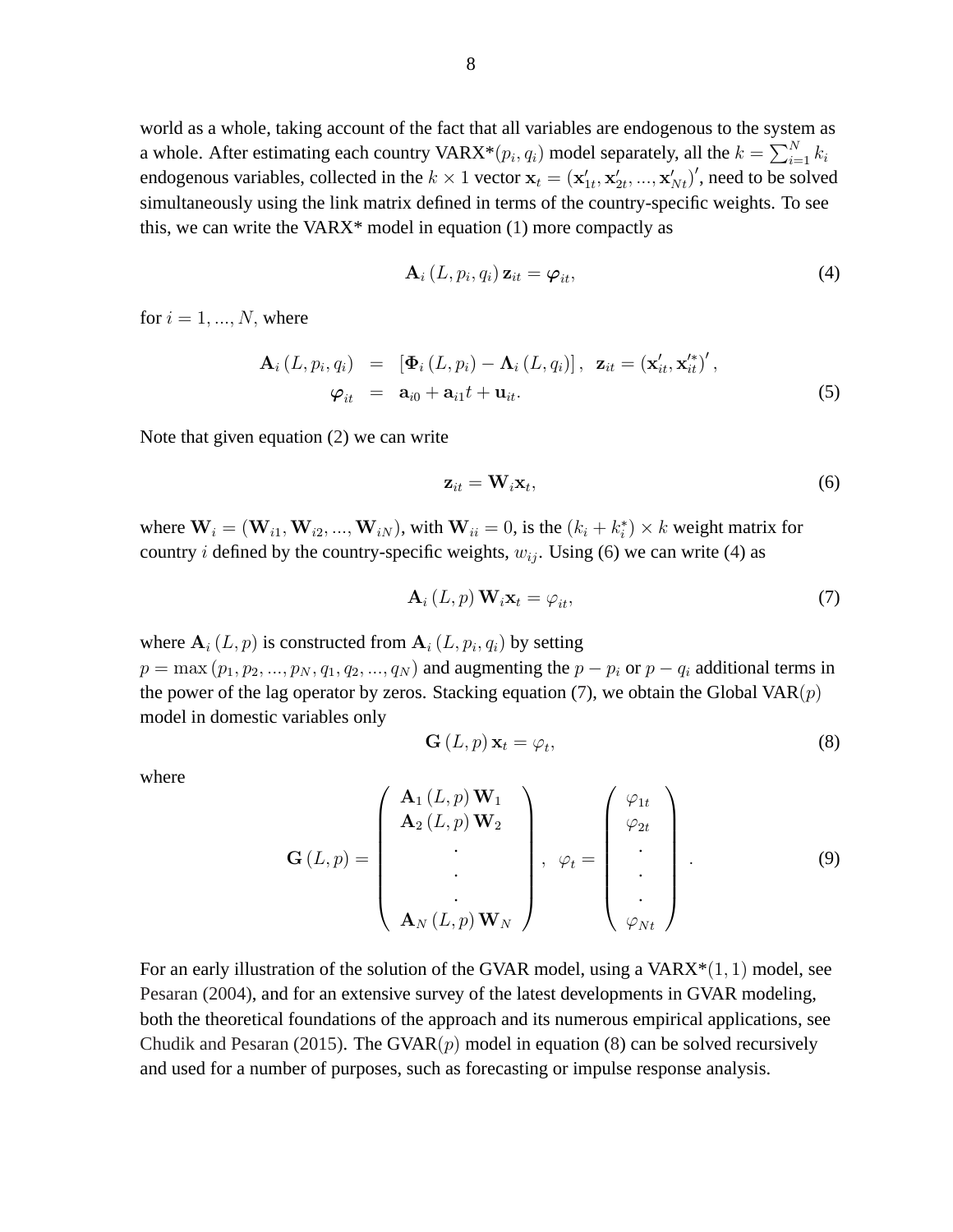## **B. Country-Specific VARX\* Models**

We include as many major oil exporters as possible in our multi-country set up, subject to data availability, together with as many countries in the world to represent the global economy. Thus our version of the GVAR model covers 50 countries as opposed to the "standard" 33 country set-up used in the literature, see [Smith and Galesi \(2014\),](#page-34-1) and extends the coverage both in terms of major oil exporters and also by including an important region of the world when it comes to oil supply, the MENA region.<sup>[6](#page-9-0)</sup>

<span id="page-9-1"></span>

| <b>Systemic Countries</b>         | <b>MENA Oil Exporters</b>   | <b>Latin America</b>     |
|-----------------------------------|-----------------------------|--------------------------|
| China                             | Algeria $*$ <sup>12</sup>   | Argentina*               |
| Euro Area                         | GCC                         | Brazil <sup>*</sup>      |
| Austria                           | $Bahrain*2$                 | $Chile^*$                |
| Belgium                           | $Kuwait*12}$                | Ecuador $*1$             |
| Finland                           | $Oman^*$                    | Mexico                   |
| France                            | $Qatar^{*12}$               | Peru*                    |
| Germany                           | Saudi Arabia* <sup>12</sup> | Venezuela $*1$           |
| Italy                             | $U\!AE^{*12}$               |                          |
| <b>Netherlands</b>                | $\text{Iran}^{*1}$          | <b>Southeast Asia</b>    |
| Spain                             | Libya $*12$                 | Indonesia <sup>*</sup>   |
| India                             |                             | Korea                    |
| Japan                             | <b>MENA Oil Importers</b>   | Malaysia                 |
| <b>United Kingdom</b>             | $E$ gypt <sup>*2</sup>      | Philippines              |
| <b>United States</b>              | Jordan                      | Singapore                |
|                                   | Mauritania*                 | Thailand                 |
| <b>Rest of Advanced Economies</b> | Morocco*                    |                          |
| Australia                         | Syria <sup>*2</sup>         | <b>Rest of the World</b> |
| Canada                            | Tunisia <sup>*2</sup>       | Nigeria $*$ <sup>1</sup> |
| New Zealand                       | Turkey                      | South Africa*            |
| Norway <sup>*</sup>               |                             |                          |
| Sweden                            |                             |                          |
| Switzerland                       |                             |                          |

#### Table 1. Countries and Regions in the GVAR Model

Notes: GCC is the Gulf Cooperation Council Countries and MENA refers to the countries in the Middle East and North Africa region. \* indicates that the country is a commodity exporter; countries are classified as commodity exporters if primary commodities constitute more than 40 percent of their exports.  $1$  and  $2$  denote countries which are members of the Organization of the Petroleum Exporting Countries (OPEC) and the Organization of Arab Petroleum Exporting Countries (OAPEC) respectively.

Of the 50 countries included in our sample, 18 are classified as major commodity exporters as primary commodities constitute more than 40 percent of their exports (these countries are

<span id="page-9-0"></span><sup>6</sup>For an extensive discussion on the impact of three systemic economies (China, Euro Area, and the U.S.) on the MENA region, see [Cashin et al. \(2012\).](#page-31-5)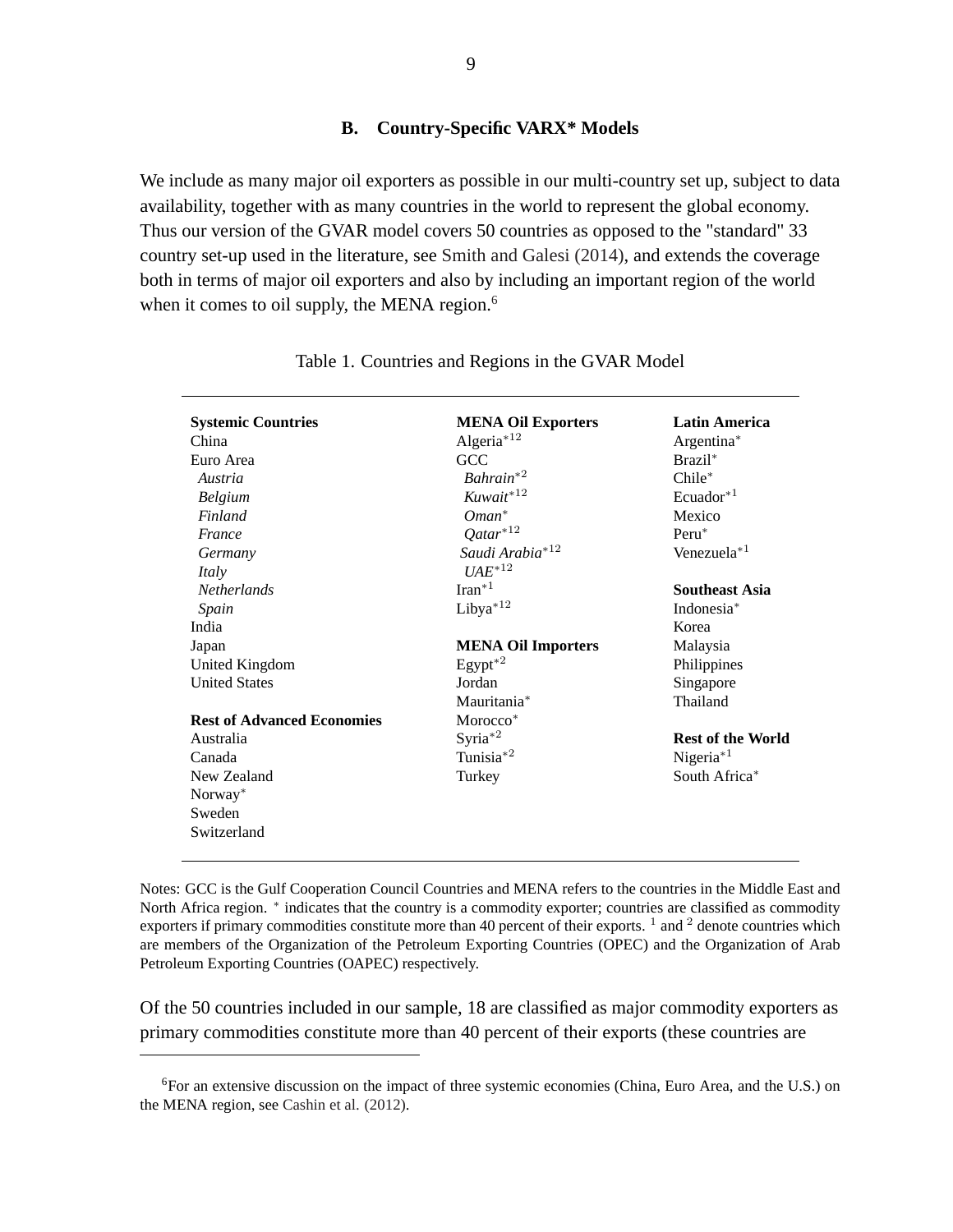denoted by  $*$  in Table [1\)](#page-9-1). Moreover, 15 are net oil exporters of which 10 are current members of the OPEC (denoted by  $<sup>1</sup>$  in Table [1\)](#page-9-1) and one is a former member (Indonesia left OPEC in</sup> January 2009). We were not able to include Angola and Iraq, the remaining two OPEC members, due to the lack of sufficiently long time series data. This was also the case for Russia, the second-largest oil exporter in the world, for which quarterly data is not available for the majority of our sample period. Our sample also includes three OECD oil exporters (Canada, Mexico, and Norway) and the UK, which remained a net oil exporter for the majority of the sample (until 2006), and therefore is treated as an oil exporter when it comes to imposing sign-restrictions (see the discussion in Section III[.A.\)](#page-15-0). These 50 countries together cover over 90% of world GDP, 85% of world oil consumption, and 80% of world proven oil reserves. Thus our sample is rather comprehensive.

For empirical applications, we create two regions; one of which comprises the six Gulf Cooperation Council (GCC) countries: Bahrain, Kuwait, Oman, Qatar, Saudi Arabia, and the United Arab Emirates (UAE); and the other is the Euro Area block comprising 8 of the 11 countries that initially joined the euro on January 1, 1999: Austria, Belgium, Finland, France, Germany, Italy, Netherlands, and Spain. The time series data for the GCC block and the Euro Area block are constructed as cross-sectionally weighted averages of the domestic variables (described in detail below), using Purchasing Power Parity GDP weights, averaged over the 2007-2009 period. Thus, as displayed in Table [1,](#page-9-1) our model includes 38 country/region-specific VARX\* models.

Making one region out of Bahrain, Kuwait, Oman, Qatar, Saudi Arabia, and the United Arab Emirates, is not without economic reasoning. The rationale is that these countries have in recent decades implemented a number of policies and initiatives to foster economic and financial integration in the region with a view to establishing a monetary union (loosely based on that of the Euro Area). Abstracting from their level of success with above objectives, the states of the GCC are relatively similar in structure, though in the short term they may face some difficulties in meeting the convergence criteria they have set for economic integration based on those of the European Union (EU). Inflation rates vary significantly across these countries and fiscal deficits, which have improved since the start of the oil boom in 2003, are about to re-emerge in some countries. However, these economies already peg their currencies to the U.S. dollar, except for Kuwait, which uses a dollar-dominated basket of currencies, and are accustomed to outsourcing their interest-rate policy. They also have relatively open capital accounts, and hence, it is reasonable to group these countries as one region.<sup>[7](#page-10-0)</sup>

We specify two different sets of individual country-specific models. The first model is common across all countries, apart from the United States. These 37 VARX\* models include a maximum of six domestic variables (depending on whether data on a particular variable is

<span id="page-10-0"></span> $7$ See [Mohaddes and Williams \(2013\)](#page-33-5) for more details.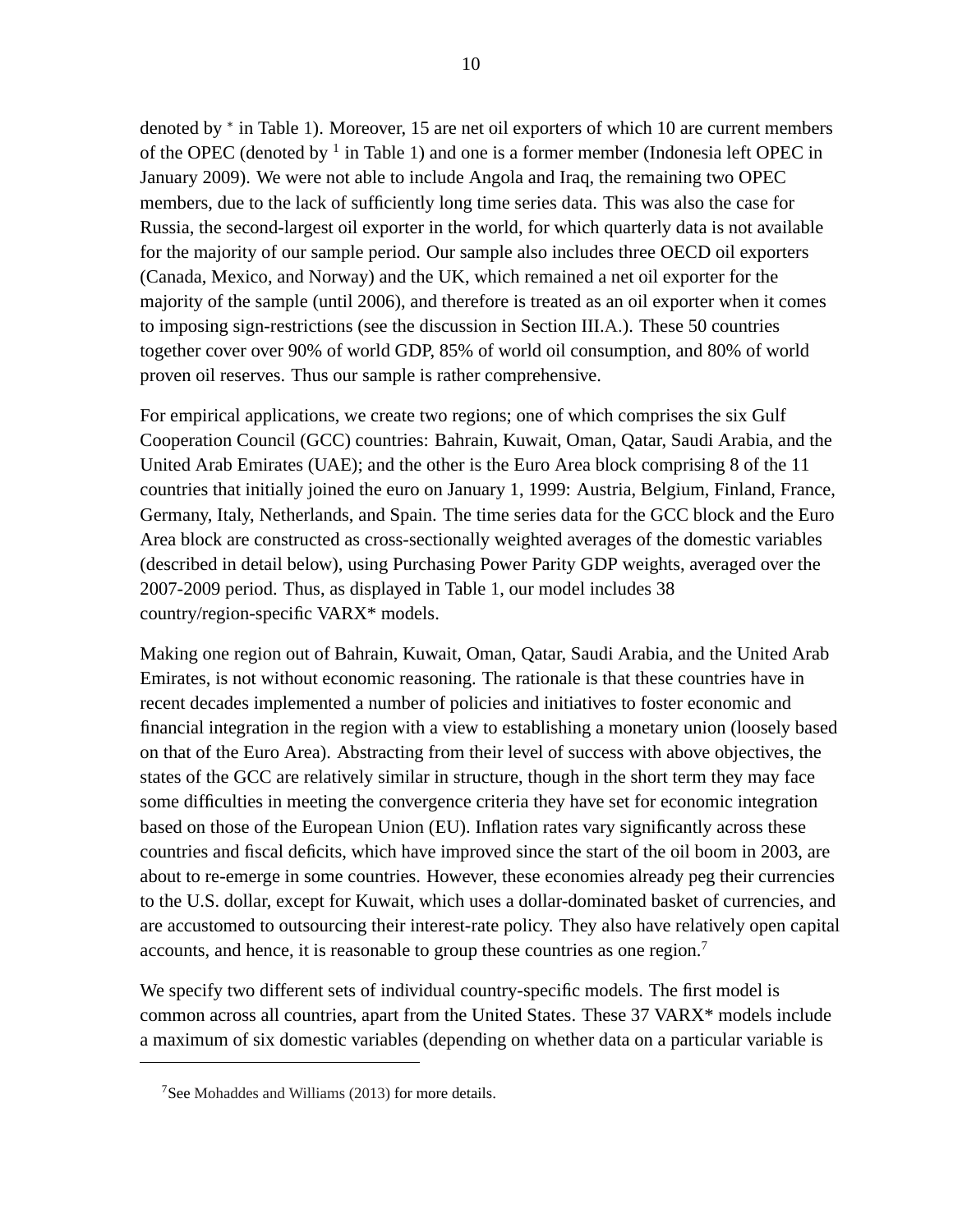available), or using the same terminology as in equation [\(1\)](#page-7-1)

$$
\mathbf{x}_{it} = \begin{bmatrix} y_{it}, \ \pi_{it}, \ eq_{it}, \ r_{it}^S, \ r_{it}^L, \ eq_{it} \end{bmatrix}',\tag{10}
$$

where  $y_{it}$  is the log of the real Gross Domestic Product at time t for country i,  $\pi_{it}$  is inflation,  $eq_{it}$  is the log of real equity prices,  $r_{it}^S$  ( $r_{it}^L$ ) is the short (long) term interest rate, and  $ep_{it}$  is the real exchange rate. In addition, all domestic variables, except for that of the real exchange rate, have corresponding foreign variables computed as in equation [\(2\)](#page-7-2)

$$
\mathbf{x}_{it}^* = \left[ y_{it}^*, \ \pi_{it}^*, \ eq_{it}^*, \ r_{it}^{*S}, \ r_{it}^{*L} \right]'.
$$
 (11)

Following the GVAR literature, the thirty-eight model (United States) is specified differently, mainly because of the dominance of the United States in the world economy. First, given the importance of U.S. financial variables in the global economy, the U.S.-specific foreign financial variables,  $eq_{US,t}^*$  and  $r_{US,t}^{*L}$ , are not included in this model. The appropriateness of exclusion of these variables was also confirmed by statistical tests, in which the weak exogeneity assumption was rejected for  $eq_{US,t}^*$  and  $r_{US,t}^{*L}$ . Second, since  $e_{it}$  is expressed as the domestic currency price of a United States dollar, it is by construction determined outside this model. Thus, instead of the real exchange rate, we included  $e_{US,t}^* - p_{US,t}^*$  as a weakly exogenous foreign variable in the U.S. model. $8$ 

## **C. The Global Oil Market**

Given that we want to consider the macroeconomic effects of the U.S. oil revolution, we also need to include nominal oil prices in U.S. dollars in the country-specific VARX\* models. If we follow the literature, we would include log oil prices,  $p_t^o$ , as an endogenous variable in the U.S. VARX\* model and as a weakly exogenous variable in all other countries. See, for example, [Cashin et al. \(2014\)](#page-31-3) and [Chudik and Pesaran \(2015\).](#page-32-6) The main justification for this approach is that the U.S. is the world's largest oil consumer and a demand-side driver of the price of oil. However, it seems more appropriate for oil prices to be determined in global commodity markets rather in the U.S. model alone, given that oil prices are also affected by, for instance, any disruptions to oil supply in the Middle East. Therefore, in contrast to the GVAR literature, we model the oil price equation separately and then introduce  $p_t^o$  as a weakly exogenous variable in all countries (including the U.S.), thereby allowing for both demand and supply conditions to influence the price of oil directly rather than using the U.S. model as a transmission mechanism for the global economic conditions to the price of oil.<sup>[9](#page-11-1)</sup>

<span id="page-11-0"></span><sup>&</sup>lt;sup>8</sup>Weak exogeneity test results for all countries and variables are available upon request.

<span id="page-11-1"></span><sup>&</sup>lt;sup>9</sup>See also [Cashin et al. \(2015\)](#page-31-6) and [Mohaddes and Pesaran \(2015\)](#page-33-3) for a similar approach.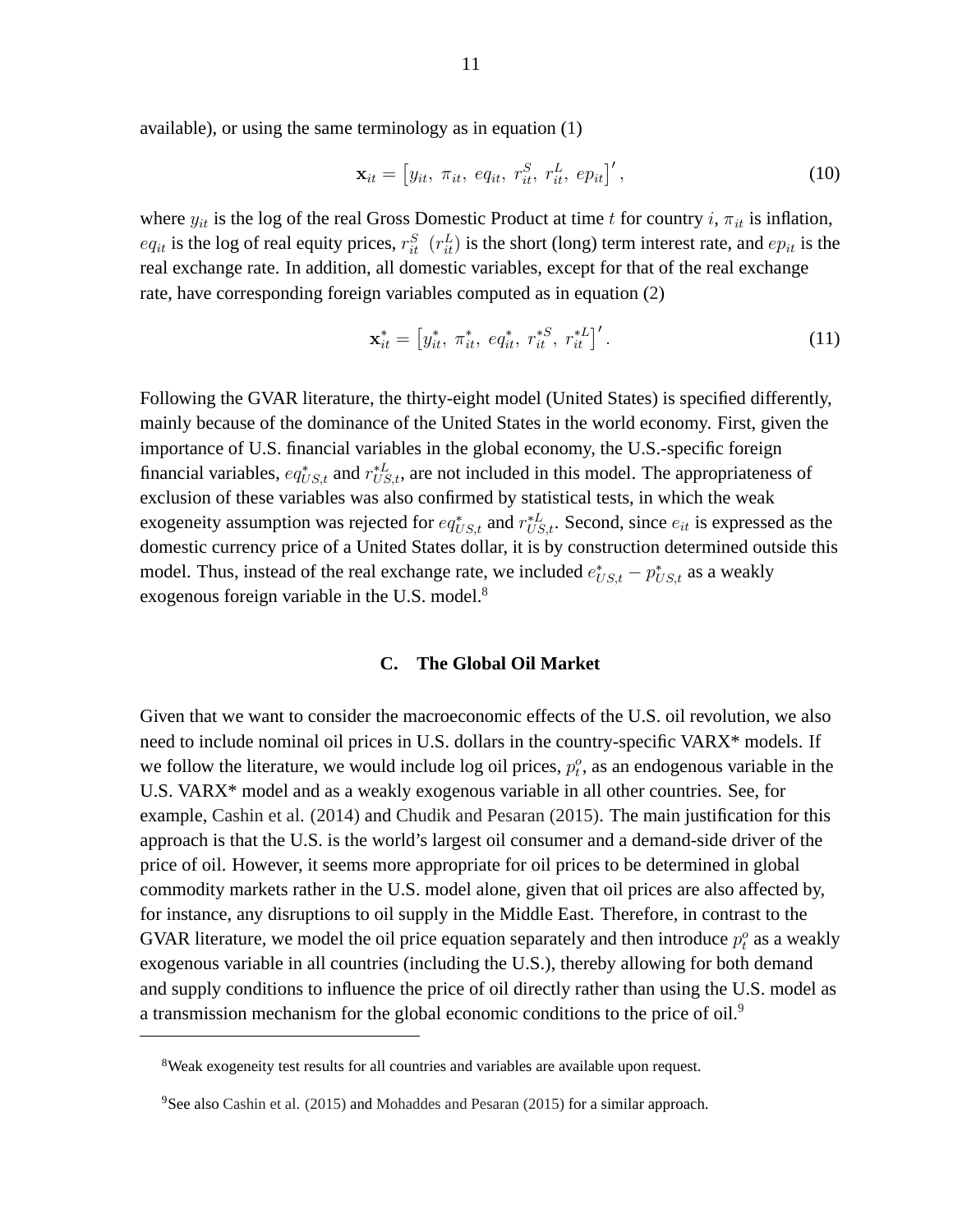To add oil prices to the conditional country models we simply augment the VARX\* models [\(1\)](#page-7-1) by  $p_t^o$  and its lag values

<span id="page-12-0"></span>
$$
\mathbf{\Phi}_{i}\left(L,p_{i}\right)\mathbf{x}_{it}=\mathbf{a}_{i0}+\mathbf{a}_{i1}t+\mathbf{\Lambda}_{i}\left(L,q_{i}\right)\mathbf{x}_{it}^{*}+\Upsilon_{i}\left(L,s_{i}\right)p_{t}^{o}+\mathbf{u}_{it},\tag{12}
$$

where  $\Upsilon_i (L, s_i) = \sum_{i=0}^{s_i} \Upsilon_i L^i$  is the lag polynomial of the coefficients associated with oil prices, see [Chudik and Pesaran \(2013\)](#page-31-7) for more details. Here,  $p_t^o$  can be treated (and tested) as weakly exogenous for the purpose of estimation and the marginal model for the oil price equation can be estimated with or without feedback effects from  $x_t$ . We incorporate the global oil market within the GVAR framework, by introducing an oil price equation defined as

<span id="page-12-1"></span>
$$
p_t^o = c_p + \sum_{\ell=1}^{m_p} \alpha_\ell p_{t-\ell}^o + \sum_{\ell=1}^{m_y} \beta_\ell y_{t-\ell} + \sum_{\ell=1}^{m_q} \gamma_\ell q_{t-\ell}^o + u_t^o,
$$
 (13)

which is a standard autoregressive distributed lag, ARDL $(m_{p^o}, m_y, m_{q^o})$ , model in oil prices, world real income  $(y_t)$  and world oil supplies  $(q_t^o)$ , with all variables being in logs. Conditional [\(12\)](#page-12-0) and marginal models [\(13\)](#page-12-1) can be combined and solved as a complete GVAR model as explained earlier (see Section II[.A.\)](#page-7-3).

To take into account developments in the world economy, the oil price equation includes a measure of global output,  $y_t$ , calculated as

$$
y_t = \sum_{j=1}^{N} w_j^{PPP} y_{jt},
$$
\n(14)

where  $y_{jt}$  is the log of real GDP of country j at time t,  $j = 1, 2, ...N, w_j^{PPP}$  is the PPP GDP weights of country j, and  $\sum_{j=1}^{N} w_j^{PPP} = 1$ . We compute  $w_j^{PPP}$  as a three-year average to reduce the impact of individual yearly movements on the weights

$$
w_j^{PPP} = \frac{GDP_{j,2007}^{PPP} + GDP_{j,2008}^{PPP} + GDP_{j,2009}^{PPP}}{GDP_{2007}^{PPP} + GDP_{2008}^{PPP} + GDP_{2009}^{PPP}},
$$
\n(15)

where  $GDP_{jt}^{PPP}$  is the GDP of country j converted to international dollars using purchasing power parity rates during a given year t and  $GDP_t^{PPP} = \sum_{j=1}^{N} GDP_{jt}^{PPP}$ .

To capture global oil supply conditions we have also included a measure for the quantity of oil produced in the world in equation [\(13\)](#page-12-1). A key question is how should  $q_t^o$  be included in our country-specific models? Looking at the twelve Organization of the Petroleum Exporting Countries (OPEC), of which some members are the largest oil producers in the world, we know that the amount of oil they produce in any given day plays a significant role in the global oil markets, however, they differ considerably from each other in terms of how much oil they produce (and export) and their level of proven oil reserves. Within OPEC, Saudi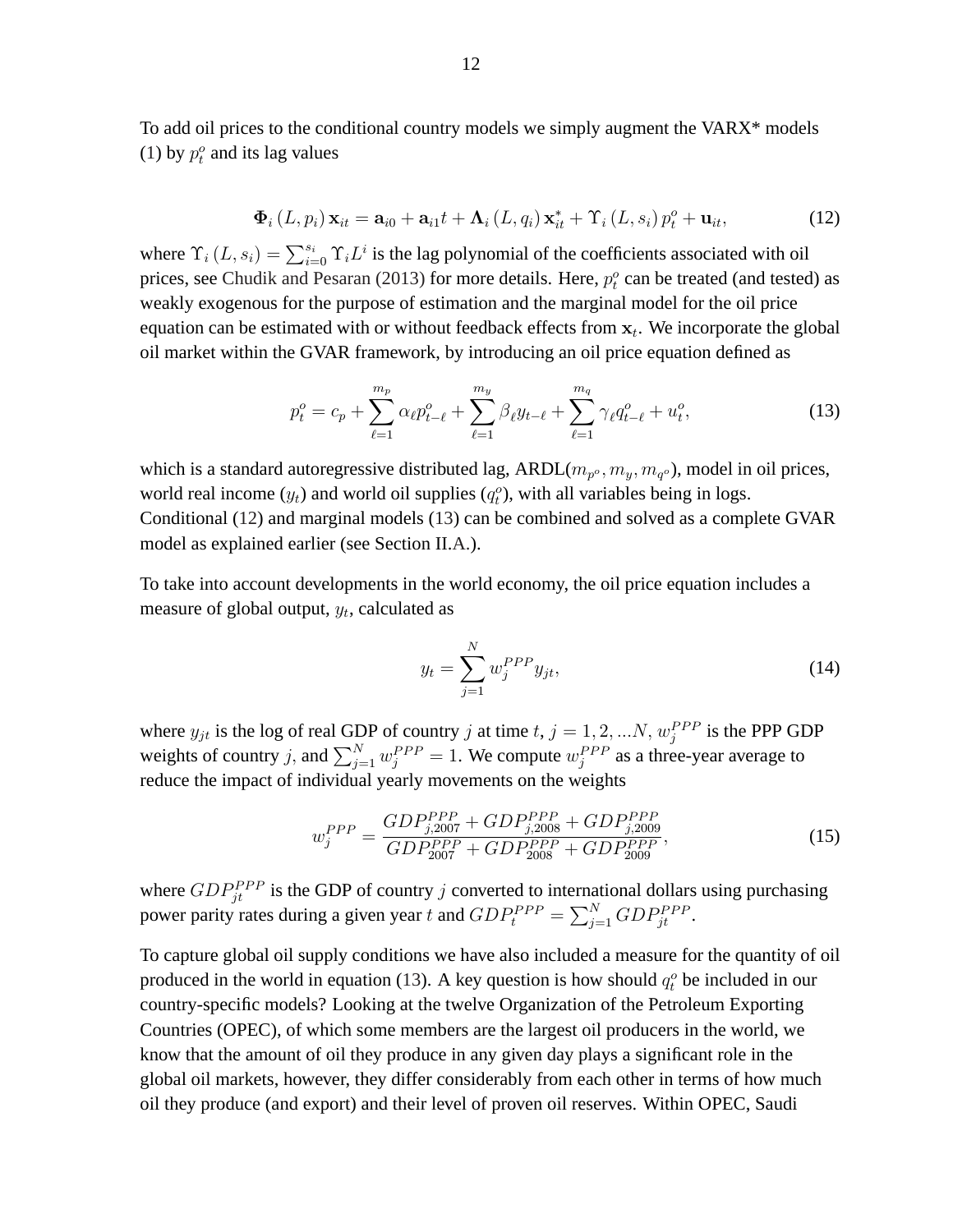Arabia has a unique position as it is not only the largest oil producer and exporter in the world, but it also has the largest spare capacity and as such is often seen as a global swing producer. For example, in September of 1985, Saudi production was increased from 2 million barrels per day (mbd) to 4.7 mbd (causing oil prices to drop from \$57.61 to \$29.62 in real terms) and more recently following the U.S. and the EU sanctions on Iran, Saudi Arabia has increased its production to stabilize the oil market. In fact as is shown in Figure [1](#page-13-0) the relationship between Saudi Arabian oil production and total OPEC oil production is a very close one. In our application Saudi Arabia and the other five GCC countries (Bahrain, Kuwait, Oman, Qatar, and the UAE) are grouped as one region, with this region then playing an important role when it comes to world oil supply.<sup>[10](#page-13-1)</sup> Not only do these six countries produce more than 22% of world oil and export around 30% of the world total, the six GCC countries also possess 36.3% of the world's proven oil reserves.<sup>[11](#page-13-2)</sup> Therefore, given the status of the GCC countries with regards to OPEC oil supply, we include log of OPEC oil production, as an endogenous variable in the GCC block.

<span id="page-13-0"></span>



Source: U.S. Energy Information Administration *Monthly Energy Review*.

We now turn to non-OPEC oil supply. As Figure [1](#page-13-0) shows the increase in non-OPEC production over the last decade is more or less the result of the oil revolution which has increased U.S. production by 50% (from approximately 6 mbd to 9 mbd). The recent technological advancements has not only reduced the costs associated with the production of tight oil, but it has also made the extraction resemble a manufacturing process in which the quantity produced can be altered in response to price changes with relatively ease, which is

<span id="page-13-1"></span> $10$ Although Bahrain and Oman are not OPEC members, we include them in the OPEC block as we treat the GCC countries as a region. Note that using GDP PPP weights, Bahrain and Oman are less than 8% of the total GDP of the GCC.

<span id="page-13-2"></span><sup>11</sup>Oil reserve and production data are from the British Petroleum *Statistical Review of World Energy* and oil export data are from the OPEC *Annual Statistical Bulletin*.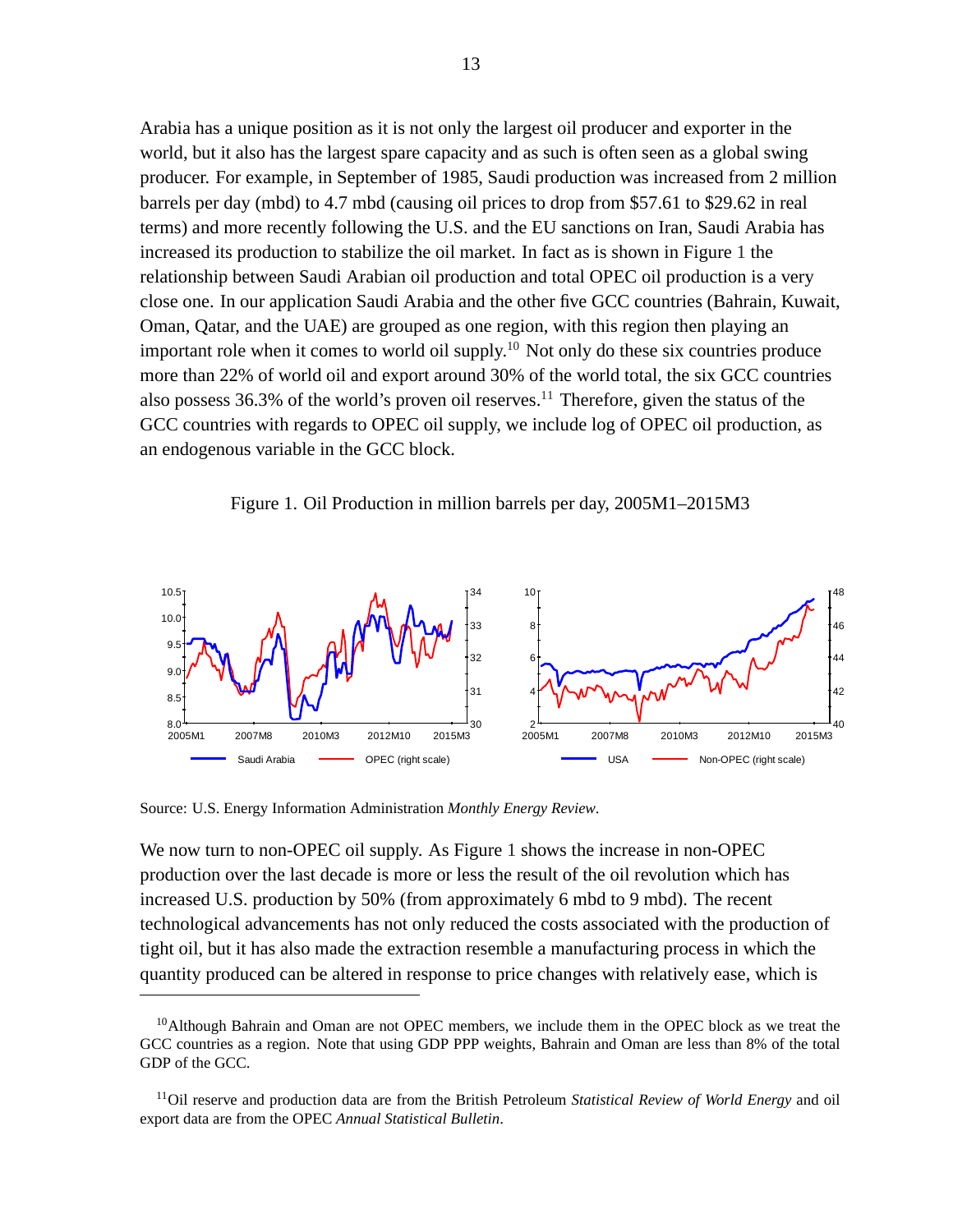not the case for conventional oil extraction which requires large capital expenditure and lead times. In other words, U.S. oil production can play a significant role in balancing global demand and supply. Given the developments in the last decade, we model non-OPEC oil production within the U.S. model.

#### **III. EMPIRICAL RESULTS**

<span id="page-14-0"></span>We obtain data on  $x_{it}$  for 33 out of the 50 countries included in our sample (see Table [1\)](#page-9-1) from the GVAR website: https://sites.google.com/site/gvarmodelling, see [Smith and Galesi \(2014\)](#page-34-1) for more details. Data for the remaining 17 countries: Algeria, Bahrain, Ecuador, Egypt, Iran, Jordan, Kuwait, Libya, Mauritania, Morocco, Nigeria, Oman, Qatar, Syria, Tunisia, Venezuela, and the UAE are from [Cashin et al. \(2012\).](#page-31-5) Oil price data are also from the GVAR website, while data on oil production are from the U.S. Energy Information Administration *Monthly Energy Review.*

We use quarterly observations over the period 1979Q2–2011Q2 to estimate the 38 country-specific VARX\* $(p_i, q_i)$  models. However, prior to estimation, we determine the lag orders of the domestic and foreign variables,  $p_i$  and  $q_i$ . For this purpose, we use the Akaike Information Criterion (AIC) applied to the underlying unrestricted VARX\* models. Given data constraints, we set the maximum lag orders to  $p_{\text{max}} = q_{\text{max}} = 2$ . The selected VARX\* orders are reported in Table [2.](#page-15-1) Moreover, for the lag order of the ARDL $(m_{p^o}, m_y, m_{q^o})$  model in oil prices, world real income, and world oil supplies AIC selects  $m_{p^o} = m_y = m_{q^o} = 2$ .

Having established the lag order of the 38 VARX\* models, we proceed to determine the number of long-run relations. Cointegration tests with the null hypothesis of no cointegration, one cointegrating relation, and so on are carried out using Johansen's maximal eigenvalue and trace statistics as developed in [Pesaran et al. \(2000\)](#page-33-6) for models with weakly exogenous  $I(1)$ regressors, unrestricted intercepts and restricted trend coefficients. We choose the number of cointegrating relations  $(r_i)$  using the trace test statistics based on the 95% critical values from [MacKinnon \(1991\).](#page-33-7) We then consider the effects of system-wide shocks on the exactly-identified cointegrating vectors using persistence profiles developed by [Lee and](#page-33-8) [Pesaran \(1993\)](#page-33-8) and [Pesaran and Shin \(1996\).](#page-33-9) On impact the persistence profiles (PPs) are normalized to take the value of unity, but the rate at which they tend to zero provides information on the speed with which equilibrium correction takes place in response to shocks. The PPs could initially over-shoot, thus exceeding unity, but must eventually tend to zero if the vector under consideration is indeed cointegrated. In our analysis of the PPs, we noticed that the speed of convergence was very slow for Algeria, Canada, China, Iran, Korea, and Tunisia and for a few of them the system-wide shocks never really died out, so we reduced  $r_i$ by one for each country, except for Korea for which we reduced  $\hat{r}_i$  from 5 to 2, resulting in well behaved PPs overall. The final selection of the number of cointegrating relations are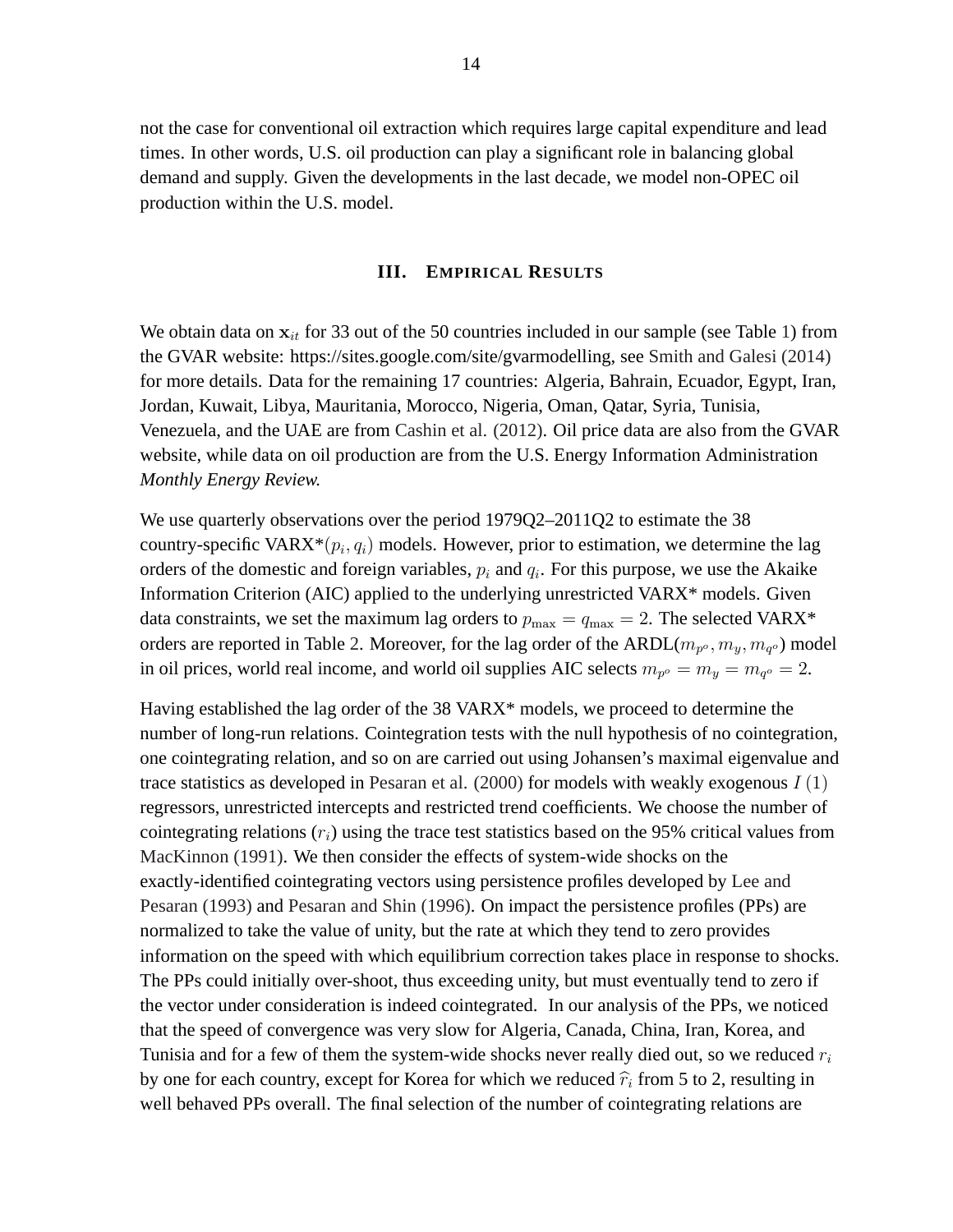<span id="page-15-1"></span>reported in Table [2.](#page-15-1)

|               | VARX* Order     |                 | Cointegrating           |              | VARX* Order                 |                 | Cointegrating               |
|---------------|-----------------|-----------------|-------------------------|--------------|-----------------------------|-----------------|-----------------------------|
| Country       | $\widehat{p}_i$ | $\widehat{q}_i$ | relations $(\hat{r}_i)$ | Country      | $\widehat{p}_i$             | $\widehat{q}_i$ | relations $(\widehat{r}_i)$ |
|               |                 |                 |                         |              |                             |                 |                             |
| Algeria       | 2               | 2               | 1                       | Morocco      | 1                           | 1               | 2                           |
| Argentina     | $\overline{2}$  | $\overline{2}$  | 2                       | Mauritania   | $\mathcal{D}_{\mathcal{L}}$ | 1               | 1                           |
| Australia     |                 |                 | 4                       | Mexico       |                             | $\overline{2}$  | 2                           |
| <b>Brazil</b> | 2               | 2               | 2                       | Nigeria      | $\overline{2}$              |                 | $\overline{2}$              |
| Canada        | 1               | $\mathfrak{D}$  | 4                       | Norway       | $\mathfrak{D}$              |                 | 2                           |
| China         |                 | 1               | 1                       | New Zealand  | $\overline{2}$              | $\overline{2}$  | 3                           |
| Chile         | $\mathfrak{D}$  | 2               | 2                       | Peru         | $\overline{2}$              | $\overline{2}$  | $\overline{2}$              |
| Ecuador       | 2               | 1               | 1                       | Philippines  | $\overline{2}$              | 1               | 2                           |
| Egypt         |                 |                 | 2                       | South Africa | $\overline{2}$              |                 | $\overline{2}$              |
| Euro Area     |                 |                 | 3                       | Singapore    | $\overline{2}$              |                 | 3                           |
| GCC           | $\mathfrak{D}$  |                 | 3                       | Sweden       | $\mathfrak{D}$              | 1               | 3                           |
| India         | $\overline{c}$  | 1               | 2                       | Switzerland  |                             |                 | 3                           |
| Indonesia     | $\mathfrak{D}$  | $\mathfrak{D}$  | 3                       | Syria        | $\mathfrak{D}$              | 2               |                             |
| Iran          |                 | $\overline{c}$  | 2                       | Thailand     | $\overline{2}$              | 1               | 2                           |
| Japan         | 2               | $\overline{2}$  | 3                       | Tunisia      | $\mathfrak{D}$              | 1               | $\overline{c}$              |
| Jordan        | 2               |                 | 1                       | Turkey       | $\overline{2}$              | $\overline{2}$  | 1                           |
| Korea         | $\overline{c}$  | $\overline{2}$  | 2                       | <b>UK</b>    |                             | $\overline{2}$  | 3                           |
| Libya         | $\overline{c}$  | 1               |                         | <b>USA</b>   | 2                           | 1               | 3                           |
| Malaysia      | 1               |                 |                         | Venezuela    | $\overline{2}$              |                 | 1                           |
|               |                 |                 |                         |              |                             |                 |                             |

Table 2. Lag Orders of the Country-Specific VARX\*(p,q) Models Together with the Number of Cointegrating Relations (r)

Notes:  $\hat{p}_i$  and  $\hat{q}_i$  denote the estimated lag orders for the domestic and foreign variables, respectively, selected by the Akaike Information Criterion, with the maximum lag orders set to 2. The number of cointegrating relations  $(\hat{r}_i)$ are selected using the trace test statistics based on the 95% critical values from [MacKinnon \(1991\)](#page-33-7) for all countries except for Algeria, Canada, China, Iran, Korea, and Tunisia for which we reduced  $r_i$  below that suggested by the trace statistic to ensure the stability of the global model. Source: Authors' estimations.

#### **A. Identification Strategy**

<span id="page-15-0"></span>To discriminate oil-supply shocks due to the U.S. oil revolution from other supply shocks, such as disruptions caused by geopolitical tensions in the Middle-East, and oil-demand shocks in general, we rely on two sets of identifying restrictions within our GVAR-Oil framework: (a) dynamic sign restrictions and (b) cross-country sign restrictions arising from the global dimension of the GVAR-Oil model. Regarding these two conditions, we require the oil revolution to be associated with: (i) a decrease in oil prices; (ii) an increase in the level of U.S. oil production; (iii) a constant OPEC oil production; and (iv) an increase in the sum of real GDPs across all major oil importers in our sample. Since the effect of a positive oil-supply shock on the level of GDP of major oil and commodity exporters (for which primary commodities constitute more than 40 percent of their exports) in our sample is ambiguous, we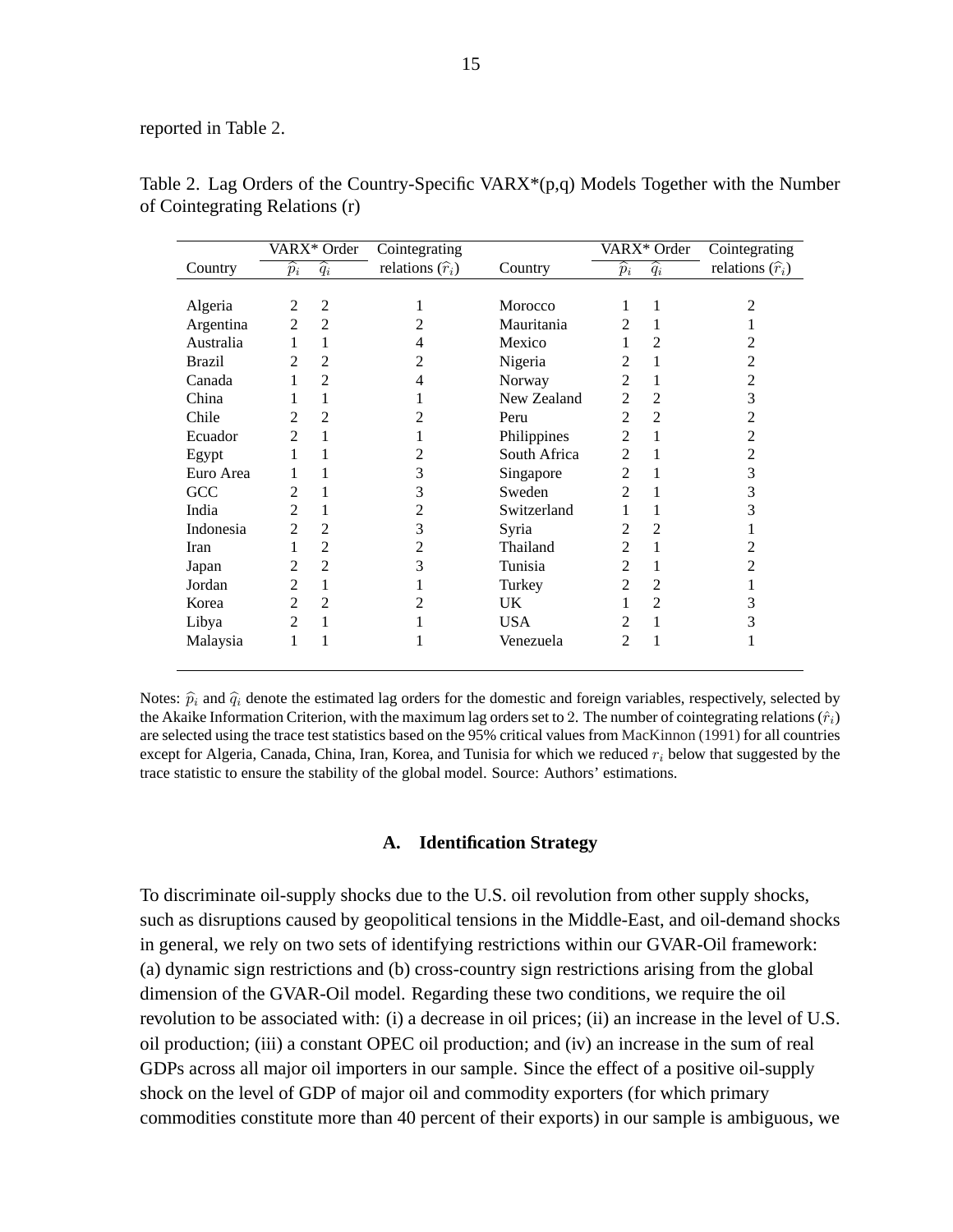do not impose any dynamic sign restrictions on them. Moreover, we do not impose any restriction on the GDP for Jordan as [Mohaddes and Raissi \(2013\)](#page-33-10) show that for an oil-importing but labor-exporting small open economy which receives large (and stable) inflows of external income (the sum of FDI, remittances, and grants) from oil-rich countries, the impact of oil shocks on the economy's macroeconomic variables can be very similar to those of the oil exporters from which it receives these large income flows. Note that other than  $y_{it}$  we do not impose any restrictions on the remaining variables in  $x_{it}$ , that is inflation, the real exchange rate, equity prices and both the short and long-term interest rates.

We impose these sign restrictions, (i) to (iv), to hold for one year after the shock to allow for sluggish responses of quantity measures (oil production and real GDPs). This scheme is effective in identifying oil-supply disturbances as other shocks cannot move oil prices, oil production levels, and real GDPs (across all oil-importing countries) in opposite directions. We should stress that while the quantity restrictions help with the identification of supply shocks, the global dimension of the GVAR model offer an intuitive way of imposing a large number of additional sign restrictions and can therefore greatly reduce the number of admissible models to better identify the shock. Specifically, condition (iv) imposes that the cumulated sum of the relevant individual-country outputs are positive faced with a U.S. oil-supply shock.<sup>[12](#page-16-0)</sup> Intuitively, this positive oil supply shock is perceived to be a tax reduction on oil consumers (with a high propensity to consume) at the expense of oil producers (with a lower propensity to consume) and is associated with an increase in global aggregate demand (hence the cross-country restrictions).

Given these identifying restrictions, the implementation procedure is as follows. Let  $v_{it}$ denote the structural VARX\* model innovations given by

$$
\mathbf{v}_{it} = \mathbf{\tilde{P}}_{i} \mathbf{u}_{it},
$$

where  $\tilde{\mathbf{P}}_i$  is a  $k_i \times k_i$  matrix of coefficients to be identified. We carry out a Cholesky decomposition of the covariance matrix of the vector of residuals  $u_{it}$  for each country model i  $(= 1, ..., N)$  to obtain the lower triangular matrix  $P_i$  that satisfies  $\Sigma_{v_i} = P_i P'_i$ . However, for any orthogonal  $k_i\times k_i$  matrix  $\mathbf{Q}_i$ , the matrix  $\mathbf{\tilde{P}}_i=\mathbf{P}_i\mathbf{Q}_i$  also satisfies  $\mathbf{\Sigma}_{\mathbf{v}_i}=\mathbf{\tilde{P}}_i\mathbf{\tilde{P}}'_i$ . To examine a wide range of possible solutions for  $\tilde{P}_i$  and construct a set of admissible models, we repeatedly draw at random from the orthogonal matrices  $Q_i$  and discard candidate solutions for  $\tilde{P}_i$  that do not satisfy a set of *a priori* sign and quantity restrictions on the implied impulse responses functions. These rotations are based on the QR decomposition.

<span id="page-16-0"></span><sup>&</sup>lt;sup>12</sup>We also considered a cumulated weighted average of the outputs, using PPP GDP weights, and obtained very similar results. We will thus focus on the results using the simple cumulated sum of the output responses in the remainder of the paper.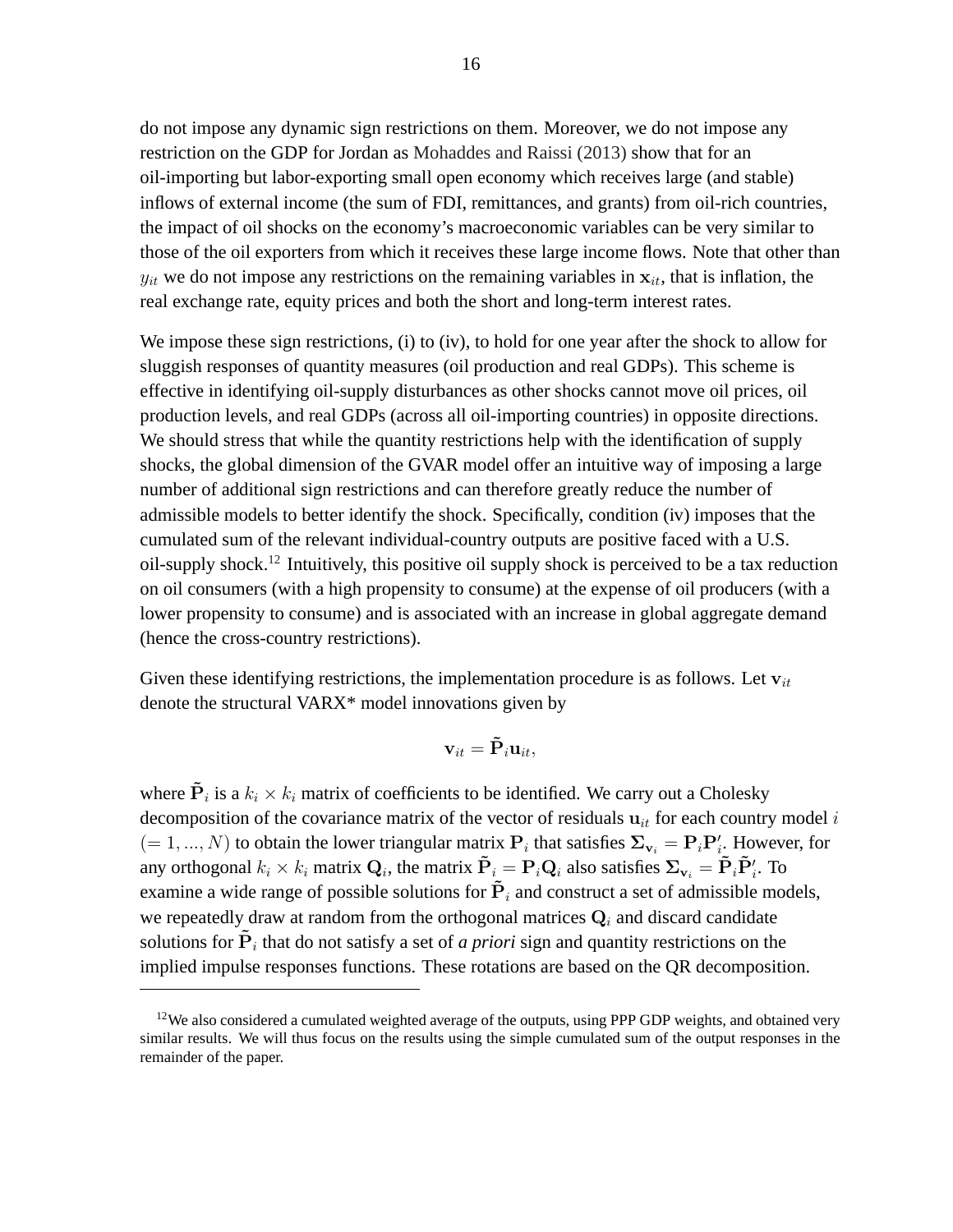More compactly, we construct the  $k \times k$  matrix  $\tilde{\mathbf{P}}$  as

$$
\tilde{\mathbf{P}} = \left(\begin{array}{cccc} \tilde{\mathbf{P}}_1 & \mathbf{0} & \cdots & \cdots & \mathbf{0} \\ \mathbf{0} & \ddots & & & \vdots \\ \vdots & & \tilde{\mathbf{P}}_i & & \vdots \\ \vdots & & & \ddots & \mathbf{0} \\ \mathbf{0} & \cdots & \cdots & \mathbf{0} & \tilde{\mathbf{P}}_N \end{array}\right)
$$

;

which can be used to obtain the impulse responses of all endogenous variables in the GVAR-Oil model to shocks to the error terms  $\mathbf{v}_t = (\mathbf{v}'_{1t}, \dots, \mathbf{v}'_{it}, \dots, \mathbf{v}'_{Nt})' = \mathbf{\tilde{P}} \mathbf{u}_t$ . We draw 10; 000 times and only retain those valid rotations that satisfy our set of *a priori* restrictions.[13](#page-17-0)

Since there are a few impulse responses that satisfy our postulated identifying restrictions, we summarize them by reporting a central tendency and the 5th and 95th percentiles as measures of the spread of responses. Although the remaining models—after imposing identifying restrictions (a) to (b)—imply qualitatively and sometimes quantitatively similar responses, the central tendency measure (i.e. median) for impulse responses of different variables (across the 38 countries/regions) may come from different impulse vectors. We therefore follow [Fry and](#page-32-7) [Pagan \(2011\)](#page-32-7) and report a single model whose impulse responses are as close to the median values of the impulse vector as possible (this is called the median target). It is important to recognize that the distribution here is across different models and it has nothing to do with sampling uncertainty.

#### **B. The Macroeconomic Effects of the U.S. Oil Revolution**

<span id="page-17-2"></span>Figures [2–](#page-18-0)[4](#page-20-0) show the estimated median (blue solid) and the median target (black long-dashed) impulse responses (for up to ten years) of key macroeconomic variables of oil exporters and oil-importing countries to a supply-driven oil-price shock (emanating from the oil revolution in the United States), together with the 5th and 95th percentile error bands.<sup>[14](#page-17-1)</sup> The economic consequences of a positive oil-supply shock in the U.S., equivalent to a 51% fall in the oil prices after one year, are very different for oil-importing countries compared to energy exporters. With regard to real output, following the U.S. oil-supply shock, Euro Area and the U.S. (two major energy-importing countries) experience a long-lived boost to economic activity—0:56% and 0:60%; respectively—while similar responses are observed for the UK (a former oil exporter) and other advanced countries, being on average  $0.57\%$  and  $0.42\%$ . respectively.

<span id="page-17-0"></span><sup>&</sup>lt;sup>13</sup>See [Chudik and Fratzscher \(2011\)](#page-31-8) for an application of Generalized Impulse Response Functions (GIRFs) for structural impluse response analysis.

<span id="page-17-1"></span><sup>&</sup>lt;sup>14</sup>We attach more weight to median target responses as we would like to track a single model at all times.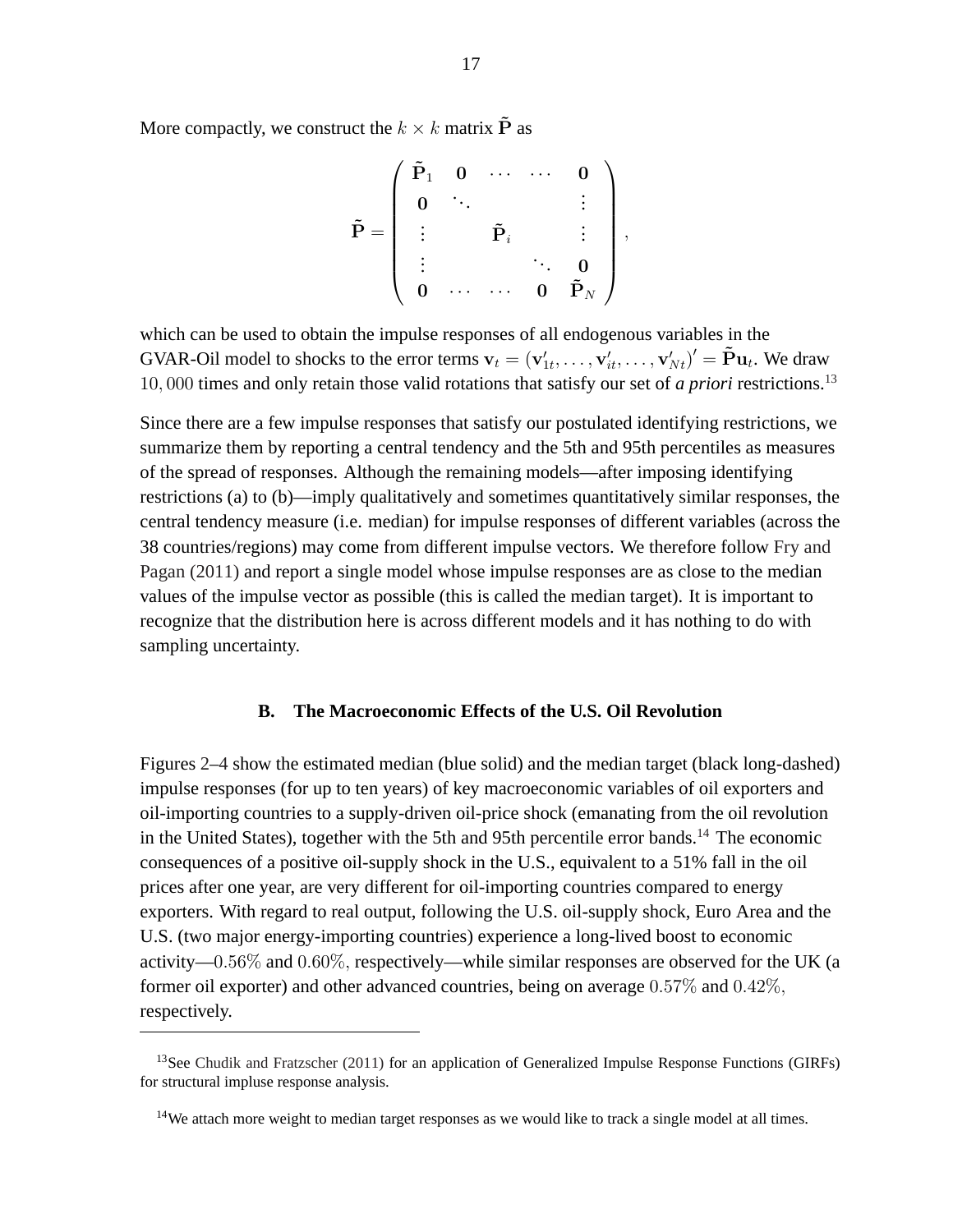Our framework takes into account not only the direct exposure of countries to the oil shock but also the indirect effects through secondary or tertiary channels. For instance, as a result of the dominance of the United States in the world economy, any increase (or decrease) in economic activity in this country can bring about positive (or negative) spillovers to other economies, as the recent global economic crisis has shown. More generally, the history of past U.S. recessions usually coincides with significant reductions in global growth. Furthermore, the continuing dominance of U.S. debt and equity markets, backed by the still-strong global role of the U.S. dollar, is also playing an important role. This is clearly illustrated in Figure [2,](#page-18-0) where what was initially an increase in domestic output due to lower oil prices, translates into a pickup in economic activity even in the medium term due to spillovers through trade and financial channels. However, these spillovers do vary greatly from country to country and depend on, for instance, a particular country's trade exposure to the U.S. or the other advanced economies.

<span id="page-18-0"></span>

Figure 2. Impact of the U.S. Oil Supply Revolution on Real Output

Notes: Figures are median (blue solid) and median target (black long-dashed) impulse responses to a one standard deviation fall in the price of oil, equivalent to an annualized drop of 51% in year 1 and 45% in year 2, together with the 5th and 95th percentile error bands. The impact is in percentage points and the horizon is quarterly.

The GDP impact is also positive for most Asian countries (for instance, the South East Asia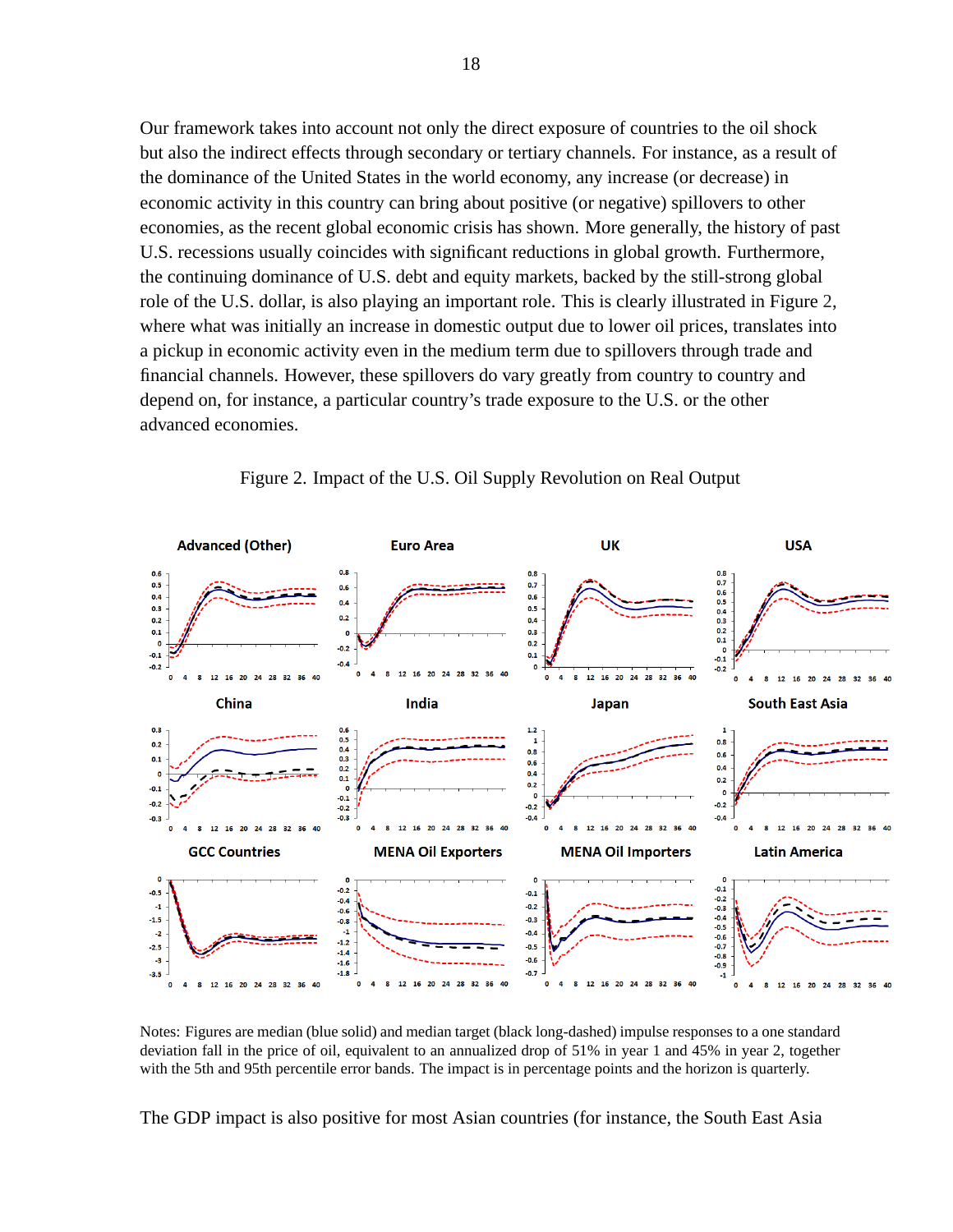19

region experiences on average a long-run boost of  $0.71\%$ ) apart from China where the median target response is negative initially, but becomes positive and around 0:04% over the long-term. However, given China's heavy dependence on coal, as opposed to oil, for its energy consumption needs and the composition of its export basket, this result might not be that surprising after all. The United States (Euro Area) met  $36\%$  ( $38\%$ ) and  $20\%$  ( $13\%$ ) of its primary energy needs from oil and coal sources in 2014, respectively. In contrast, coal provided over 66% of China's primary energy needs in 2014, while oil amounted to less than 18% of the total. In fact, China accounts for just over half of global coal consumption, and its coal use has almost tripled since 2000 (see British Petroleum's *Statistical Review of World Energy*). Considering the dominance of coal (rather than oil) in the Chinese economy, and given that most of its coal consumption (well over 90%) is met by domestic production, oil-supply shocks will have relatively less of an impact on the Chinese economy.

Turning to the commodity exporters in our sample, it appears that an oil-supply shock in the U.S. creates a slowdown in economic activity in these regions (GCC, MENA, and Latin America) to varying degrees (given lower commodity prices)—the extent of which, at least in the short-term, depends on the size of their buffers and availability of financing. The largest effects are in the GCC and the other MENA oil exporters of  $-2.14\%$  and  $-1.32\%$  with the effects in Latin America being on average much smaller at  $-0.41\%$ . MENA oil importers also experience an economic slowdown of 0:28% on average following a U.S. oil-supply shock given their economic ties with oil exporters in the region. For example, remittances from Jordanians working in the region are an important source of national income (equivalent to 15–20 percent of GDP); the Persian Gulf region is the primary destination for Jordanian exports, and in turn, supplies most of its energy requirements; furthermore, the country receives substantial grants and FDI from other states in the region, see [Mohaddes and Raissi](#page-33-10) [\(2013\).](#page-33-10) Given these linkages, it is no surprise that any slowdown in the GCC region (due to lower oil prices) would adversely affect the Jordanian economy, but also through similar channels other MENA oil importers in general (See Section [IV.\)](#page-21-0).

Looking at the GDP responses from a global perspective, our results suggest that following the U.S. oil revolution, with oil prices falling by  $51\%$  in the first year and rebounding somewhat to 45% below the pre-shock levels in year two, global growth increases by  $0.16 - 0.37$  percentage points. In response to lower supply-driven oil prices, we would expect the increase in spending by oil importers to exceed the decline in expenditure by oil exporters given their different marginal propensities to consume/invest. See also [Arezki and Blanchard](#page-31-0) [\(2014\),](#page-31-0) [Baffes et al. \(2015\),](#page-31-2) and [Husain et al. \(2015\)](#page-32-2) who obtain very similar magnitudes.

Following an oil-supply shock in the U.S., we also find strong disinflation pressures on energy-importing countries in our sample (advanced countries, China, India, South East Asia, and MENA oil importers), with the peak responses ranging between 10 and 50 basis points (see Figure [3\)](#page-20-0). On impact, inflation falls in all of these oil-importing countries but the persistence of the responses changes with the magnitude of second-round effects, and the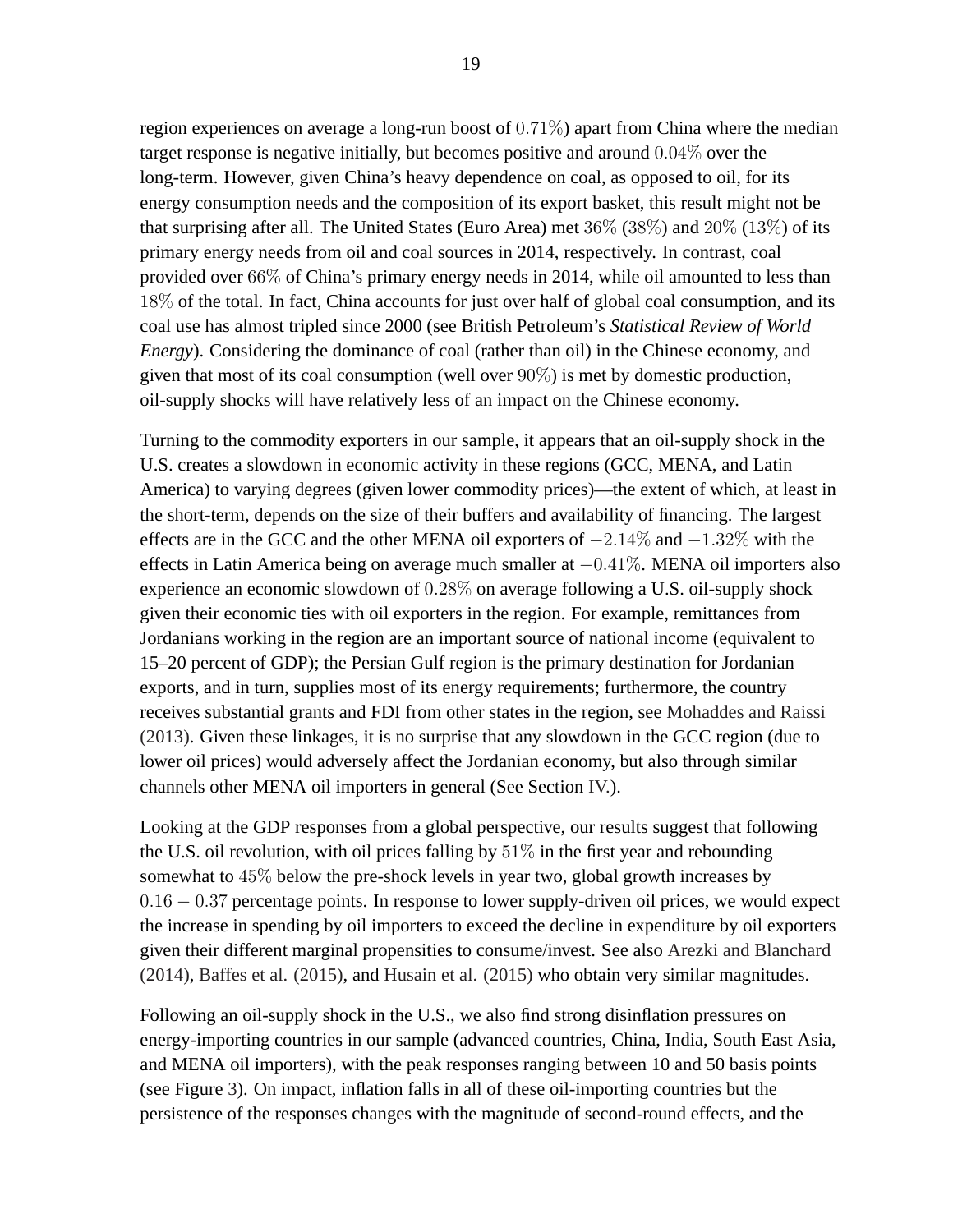<span id="page-20-0"></span>



Notes: See notes to Figure [2.](#page-18-0)





Notes: See notes to Figure [2.](#page-18-0)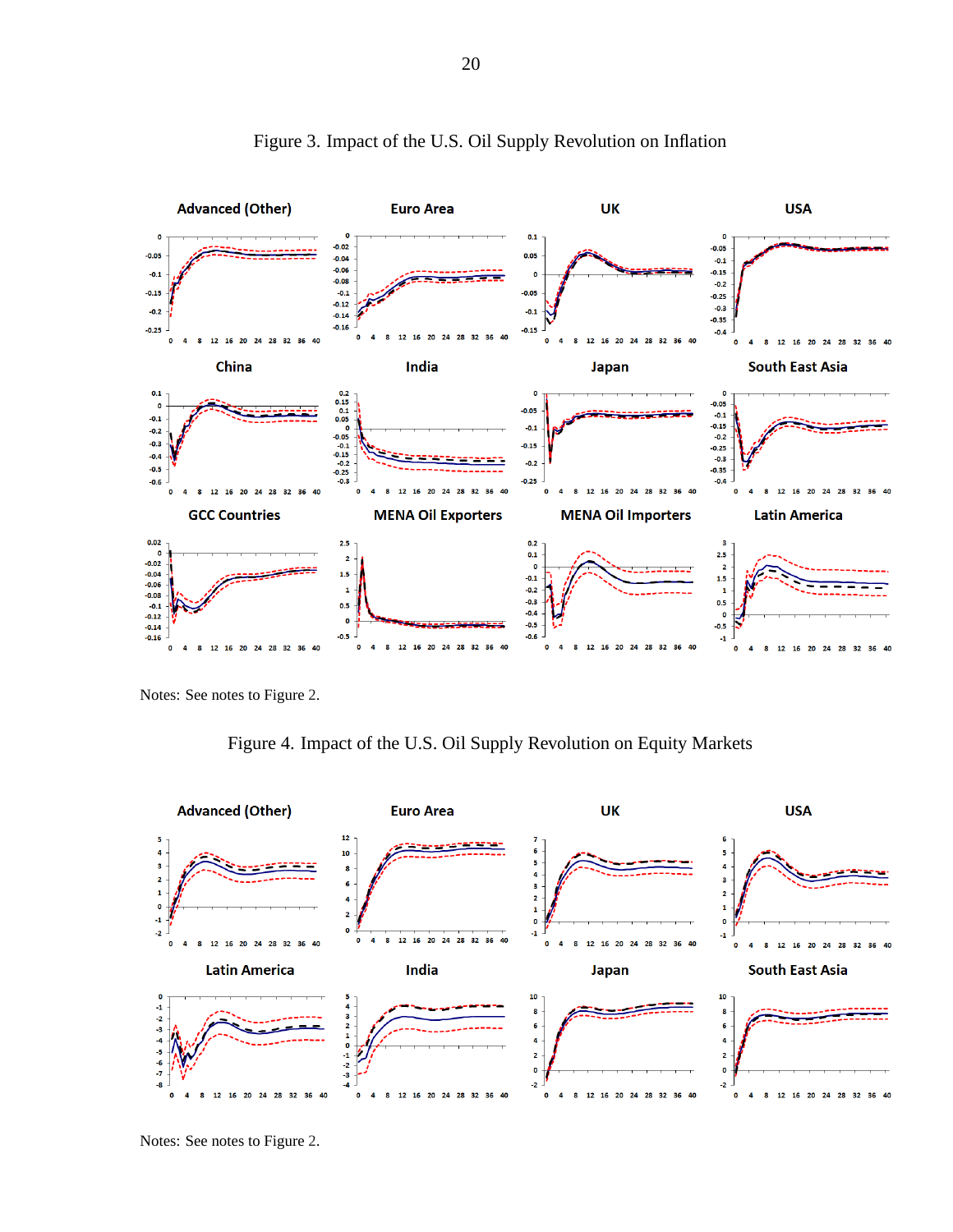stance of monetary policy. The different responses of MENA oil-exporters and Latin American countries are probably driven by movements of the real exchange rate in these economies. The real exchange rate tends to depreciate in these countries, limiting the pass-through effect of lower international oil prices to domestic markets (and inflation).

Furthermore, in all oil-importing countries/regions, equity prices rise following a positive oil-supply shock in the United States (see Figure [4\)](#page-20-0). As shown in the equity pricing model of [Huang et al. \(1996\),](#page-32-8) the equity price equals the expected present discounted value of future cash flows. Since a lower expected inflation reduces the discount rate, a fall in oil price has a positive impact on stock market returns. The positive effect of falling oil prices on stock markets in net oil-importers has also been supported by a number of other researches, including [Cheung and Ng \(1998\);](#page-31-9) [Sadorsky \(1999\);](#page-34-2) and [Park and Ratti \(2008\)](#page-33-11) among others.

# **IV. FOCUSING ON THE MENA REGION**

<span id="page-21-0"></span>The results in Section III[.B.,](#page-17-2) and Figure [2](#page-18-0) in particular, indicate that the U.S. oil revolution, and the resulting lower oil prices, will likely have a negative growth impact on Middle East and North Africa (MENA) region for both primary-commodity exporters and importers. This section investigates in greater detail the macroeconomic implications of the U.S. oil supply revolution, in terms of its real GDP effects, on individual countries in the MENA region over the short and long-term. Note that the resulting low oil-price environment has also political economy implications. For instance, [Elbadawi \(2015\),](#page-32-9) argues that a negative and sustained oil price shock, by reducing oil rents per capita, could weaken the government's effectiveness in managing the economy and maintaining civil peace (making the ruling elite more vulnerable to popular uprisings), thereby changing the developmental and sustainable political equilibrium in the GCC countries. While such political economy considerations are important, they are beyond the scope of this paper and will not be tested empirically.

The median-target impulse responses in Figure [5](#page-22-0) show that Syria, the GCC and Iran face a long-lasting fall in their real output (more than  $-2\%$  over the long-run) following a positive U.S. oil-supply shock as lower oil prices weakens the external and fiscal balances in these countries. For Algeria, an OPEC member, the median target response is negative for the first 14 quarters before stabilizing around zero over the long-run. While buffers and available financing allow most oil exporters in the region to avoid sharp cuts in government spending in the near-term (limiting the impact on short-term investment and growth), the long-term impact depends on their medium-term fiscal plans and capital spending. Table [3](#page-22-1) shows that the fiscal break-even price for all major oil exporters, except Kuwait, is substantially above \$56.25—the average Brent spot price between January and August 2015.

For most oil-importers in the MENA region, gains from lower oil prices are offset by a decline in external demand/financing by oil-exporters over the medium-term given the strong linkages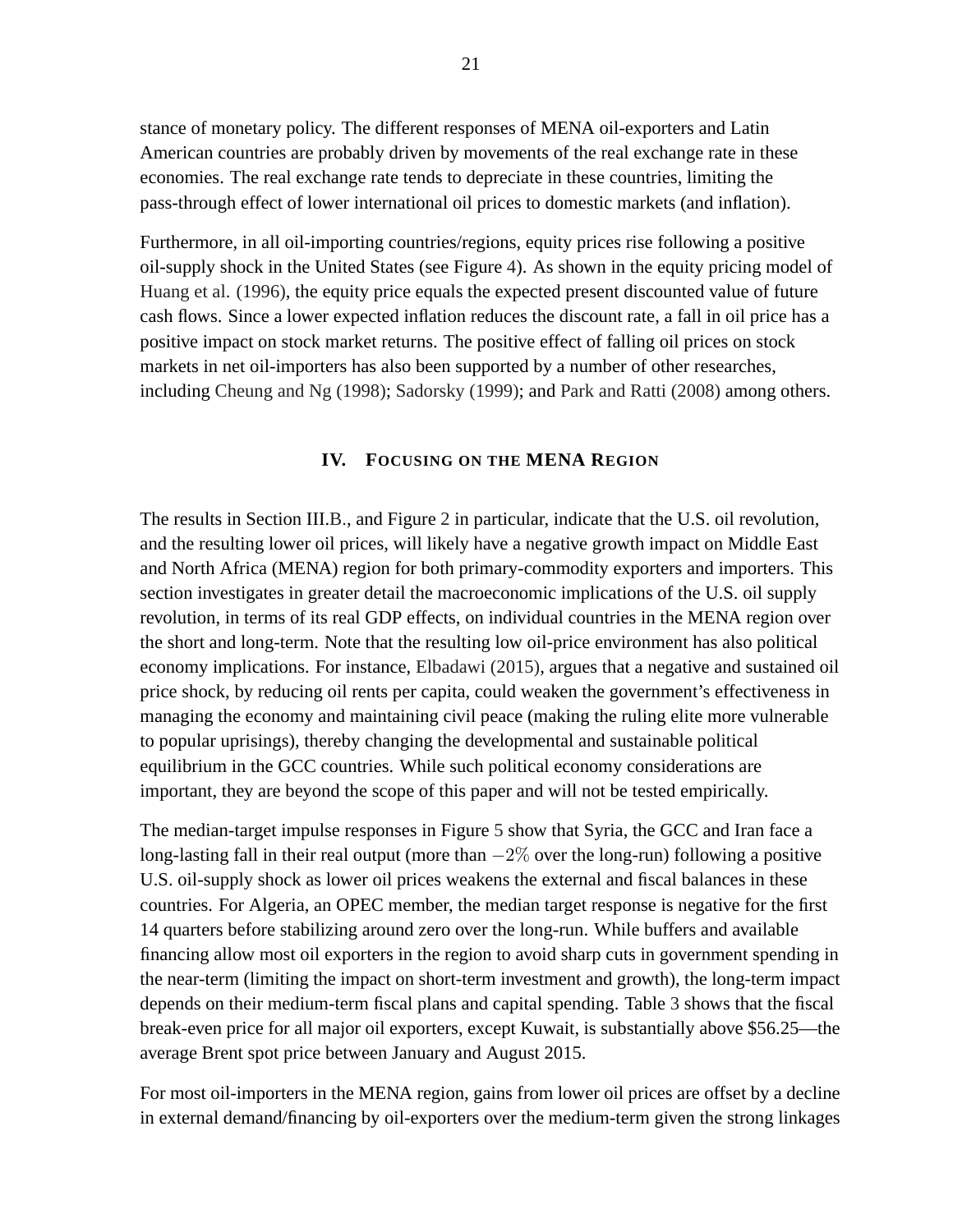

<span id="page-22-0"></span>Figure 5. Impact of the U.S. Oil Supply Revolution on Real Output in the MENA Region

Notes: Figures are median target impulse responses to a one standard deviation fall in the price of oil, equivalent to an annualized drop of 51% in year 1 and 45% in year 2. The impact is in percentage points and the horizon is quarterly.

| Country | Break-even | Country | Break-even |              | Break-even |  |
|---------|------------|---------|------------|--------------|------------|--|
|         | prices     |         | prices     |              | prices     |  |
| Algeria | \$111.10   | Libya   | \$215.00   | Saudi Arabia | \$103.00   |  |
| Iran    | \$92.50    | Nigeria | \$87.90    | U.A.E.       | \$73.10    |  |
| Iraq    | \$70.90    | Oatar   | \$59.10    | Venezuela    | \$89.00    |  |
| Kuwait  | \$47.10    | Russia  | \$78.00    |              |            |  |

<span id="page-22-1"></span>Table 3. Fiscal Break-Even Prices for Major Oil Exporters (U.S. dollars/barrel)

Source: International Monetary Fund and Deutsche Bank.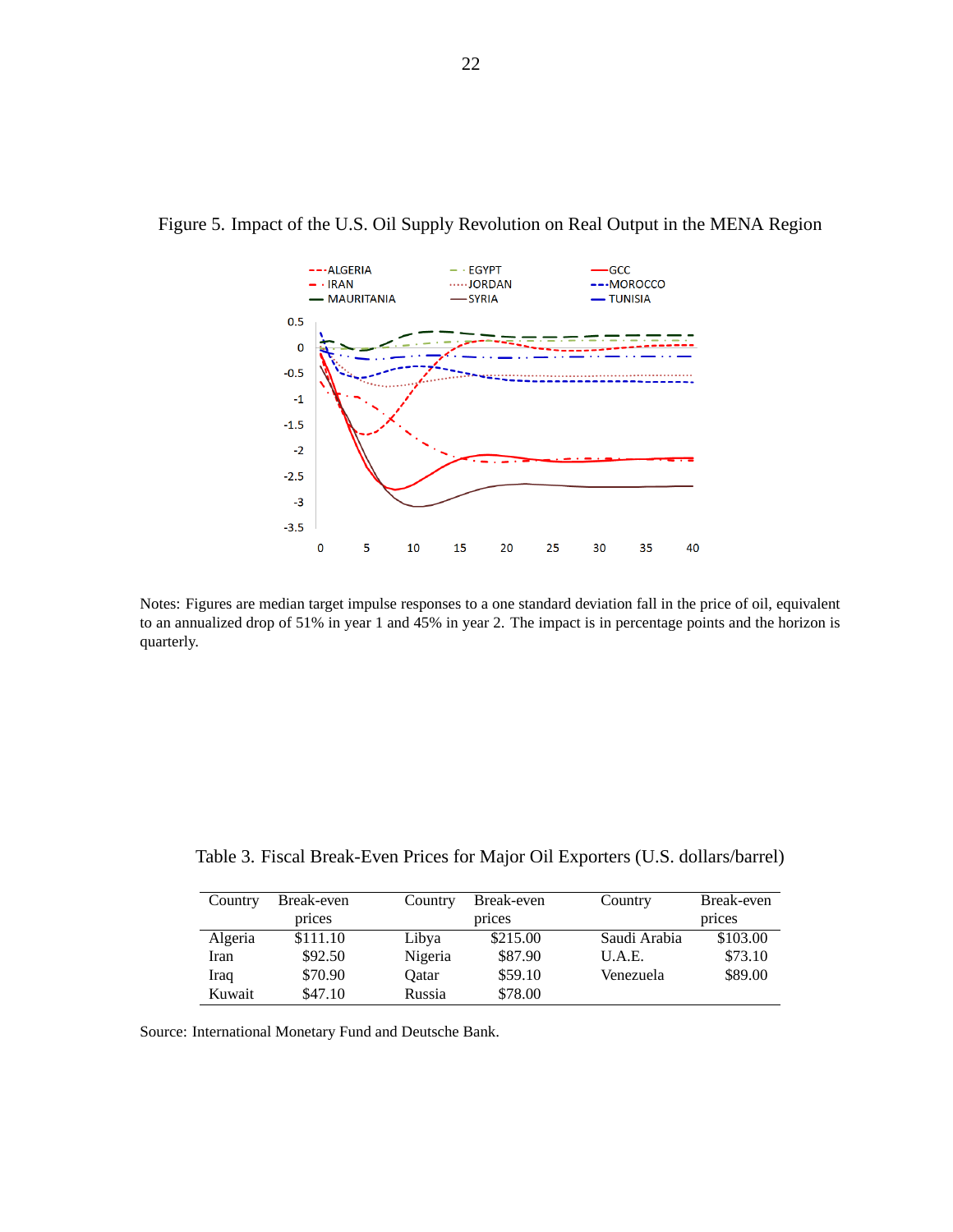between the two groups through trade, remittances, tourism, foreign direct investment and grants. The resulting estimated long-run negative growth effects on these countries, although being non-trivial, are much smaller than those on oil-exporters— about  $-0.5\%$ ,  $-0.7\%$ , and  $-0.2\%$  for Jordan, Morocco and Tunisia, respectively. For Egypt (despite having a relatively large subsidy bill) and Mauritania the median target responses are positive and about  $0.2\%$  in the medium-term. In general, low pass-through from global oil prices to domestic fuel prices limits the impact on disposable income of consumers and profit-margins of firms in MENA oil importers, and thereby reduces the direct positive impact on economic growth in these countries. The next two sub-sections discuss the main channels through which long-term growth is being affected by sustained lower commodity prices for major oil-exporters as well as select oil importers in the region.

# **A. A Long-Run Structural Model for Oil-Exporters**

Given that oil exporters in our sample (except for Saudi Arabia) are producing at (or near) capacity, they cannot readily increase their production levels in response to lower oil prices to offset the substantial drop in oil revenues following the U.S. oil supply revolution. Even if they were able to increase production, this would only lead to an increase in global supply, which would in turn depress prices even further; at least in the short-run and until current projects from high-cost fields are completed. The question is whether the long-run growth effects of sustained lower oil revenues for major oil exporters can be modelled and empirically tested at the *country level* and based on a growth theory? If so this would allow one to explore the channels through which the fall in oil revenue affects these economies. Unfortunately most macroeconomic analysis of oil revenues/shocks tend to take a short-term perspective. They usually focus on the effects of oil revenues on the real exchange rate (Dutch disease) and government budget expansion, thus failing to consider their effects on long-run growth.

This approach makes sense for countries with a limited amount of oil reserves and those facing temporary shocks, but not for major oil exporting countries such as Iran, Kuwait and Saudi Arabia for which oil income should be treated more as a part of the steady state growth outcome and not as a transient state. While it is clear that the oil and gas reserves will be exhausted eventually, this is likely to take place over a relatively long period. Figure [6](#page-24-0) shows that most OPEC members such as Algeria, Iran, Kuwait, Nigeria, Saudi Arabia, United Arab Emirates, and Venezuela, and a few countries outside OPEC such as Norway and Russia, have similar oil income to GDP ratios that have remained relatively stable.<sup>[15](#page-23-0)</sup>

Given that there is little evidence to suggest that for the MENA oil exporting economies oil income will be diminishing any time soon and the fact that their oil income to output ratio is expected to remain high over a prolonged period, we can utilize the empirical growth model

<span id="page-23-0"></span><sup>&</sup>lt;sup>15</sup>See [Esfahani et al. \(2013\)](#page-32-10) for an extensive discussion.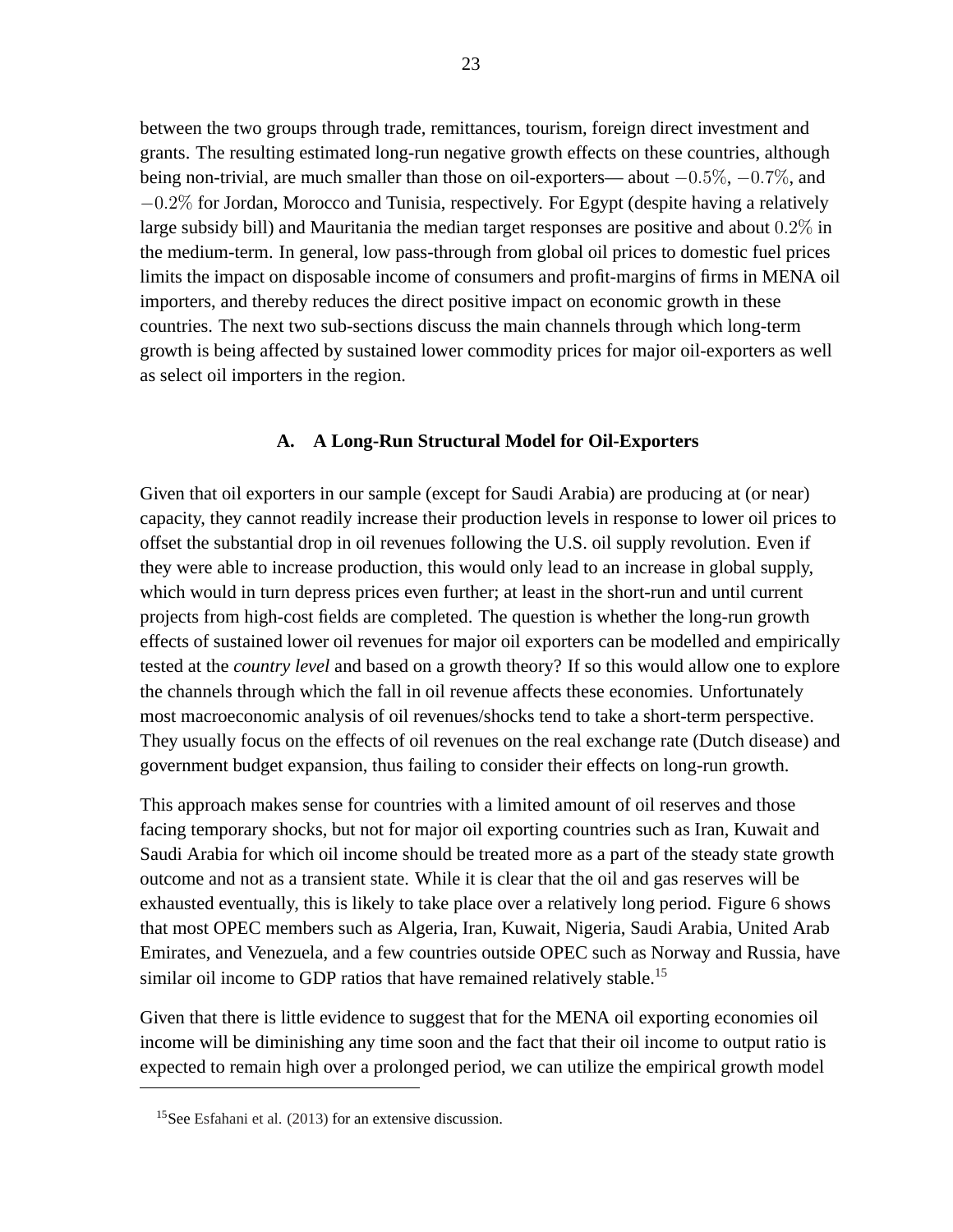

<span id="page-24-0"></span>Figure 6. Ratio of Oil Export Revenues to Real Output Across Oil Exporters, 1980–2010

Source: British Petroleum *Statistical Review of World Energy*, OPEC *Annual Statistical Bulletin*, and IMF *International Financial Statistics*.

for major oil exporting countries recently developed in [Esfahani et al. \(2014\),](#page-32-1) to empirically investigate the direct effect of a fall in oil revenue for these economies. More specifically, by extending the stochastic growth model developed in [Binder and Pesaran \(1999\)](#page-31-10) and allowing for the possibility that a certain fraction of oil revenues is invested in the domestic economy via the capital accumulation channel, [Esfahani et al. \(2014\)](#page-32-1) show that the long-run output equation for major oil exporters is given by

<span id="page-24-1"></span>
$$
y_{it} - \psi_{i1} y_{it}^* = \psi_{i2} (e_{it} - p_{it}) + \psi_{i3} o_{it} + c_{iy} + \gamma_{iy} t + \xi_{iy,t}
$$
(16)

where  $o_{it}$  is oil revenue in US dollars for country  $i$   $(o_{it} = q_{it}^o \times p_t^o)$  at time  $t$ ,  $c_{iy}$  is a fixed constant,  $\xi_{iy,t}$  is a mean zero stationary process, which represents the error correction term of the long-run output equation, and as before  $y_{it}$  ( $y_{it}^*$ ) is the logarithm of real domestic (foreign) output,  $e_{it}$  is the log of the nominal exchange rate, and  $p_{it}$  is the logarithm of the domestic Consumer Price Index (CPI<sub>i</sub>). As discussed in Section 2.1 in [Esfahani et al. \(2014\),](#page-32-1) the coefficient of the variables in equation [\(16\)](#page-24-1) have further restrictions imposed on them based on economic theory, namely

<span id="page-24-2"></span>
$$
\psi_{i1} = \theta_i (1 - \psi_{i2}), \psi_{i2} = \psi_{i3} = \alpha_i, \text{ and } \gamma_{iy} = (1 - \alpha_i)(n_i - \theta_i n_i^*)
$$
\n(17)

where  $\alpha_i$  is the share of capital in output,  $n_i$  ( $n_i^*$ ) is the domestic (foreign) population growth rate, and  $\theta_i$  measures the extent to which foreign technology is diffused and adapted successfully by the domestic economy in the long run. In this relationship,  $y_{it}^*$ , acts as a proxy for global technological progress. The diffusion of technology is at par with the rest of the world if  $\theta_i = 1$ , whilst a value of  $\theta_i$  below unity suggests inefficiency that prevents the adoption of best practice techniques, possibly due to rent-seeking activities and general economic mismanagement. Note that cross-section regressions in the resource curse literature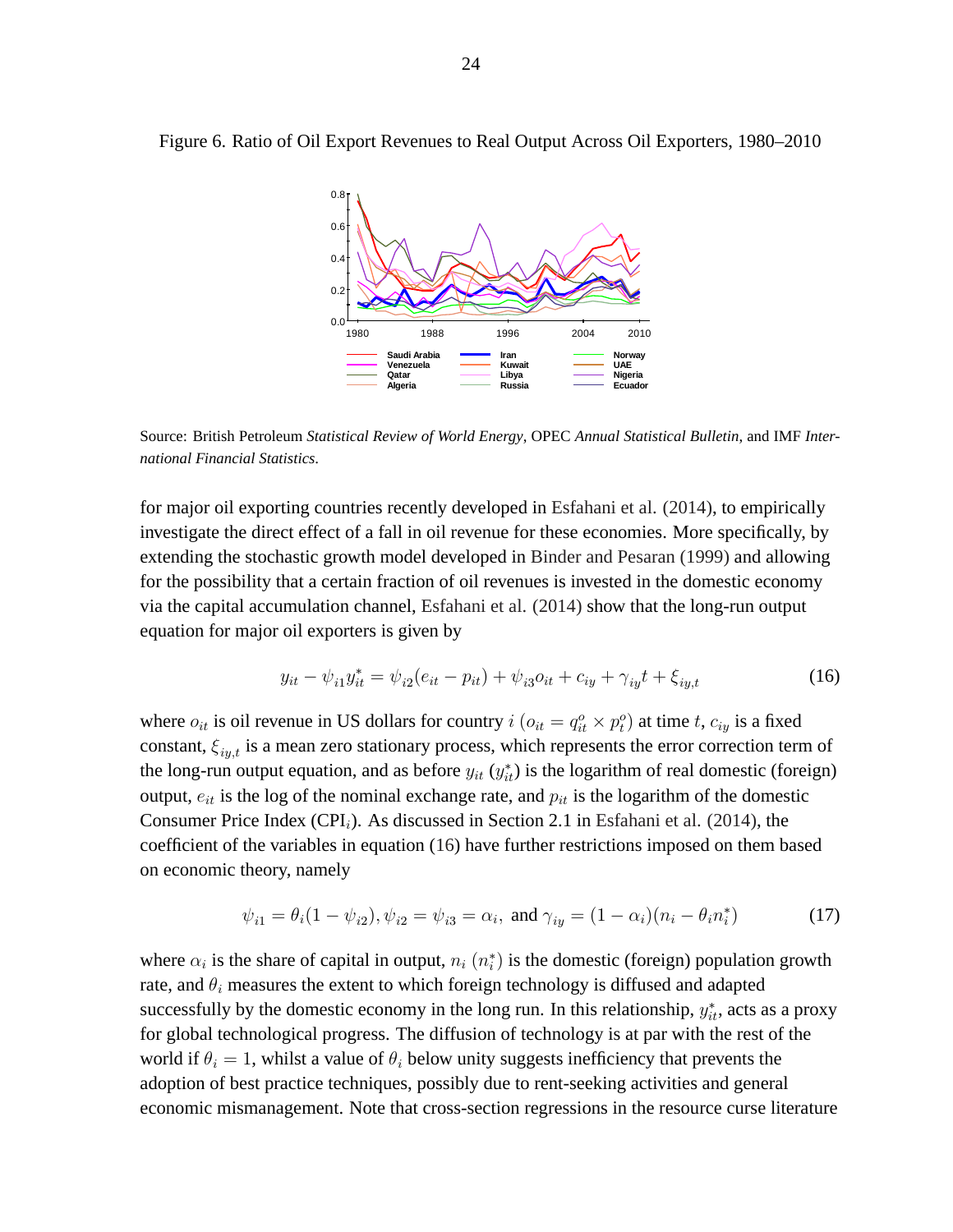most likely captures short-term deviations from the steady states and in view of the substantial heterogeneity that exists across countries can be quite misleading, particularly as far as the identification of  $\theta_i$  is concerned, which most likely could differ across countries.

Rather than combining  $VARX^*(p_i, q_i)$  models and solving the GVAR-Oil model as is done in Section III[.B.,](#page-17-2) we test the output equation [\(16\)](#page-24-1) on a *country-by-country* basis, imposing the additional theory restrictions in [\(17\)](#page-24-2). To this end we estimate individual country-specific models as before, using equation [\(12\)](#page-12-0) and quarterly observations over the period 1979Q2–2011Q2, but including oil revenue  $(o_{it})$  rather than oil prices in  $x_{it}$ . As predicted by the theory, we find that real output for the seven MENA oil exporters in the long run is shaped by: (i) oil revenue through its impact on capital accumulation, and (ii) technological spillovers through foreign output.

We then consider the output effects of a negative unit shock (equal to one standard error) to oil revenues using the Generalized Impulse Response Functions (GIRFs), developed in [Koop](#page-33-12) [et al. \(1996\)](#page-33-12) and [Pesaran and Shin \(1998\).](#page-33-13)<sup>[16](#page-25-0)</sup> The associated GIRFs together with their 95% error bands are given in Figure [7.](#page-26-0) These figures clearly show that a negative oil revenue shock significantly reduces real output in all seven countries, with the full impacts of oil revenue changes showing up in these economies quite fast, and peak within 2-3 years in most cases. The equilibrium levels of these effects are between  $2\%$  and  $12\%$  (quite heterogenous across countries), with the largest real output losses occurring in three GCC countries (Kuwait, Qatar, and the U.A.E.) where the steady state value of the effect of the oil revenue shock is  $11 - 12\%$ . This difference partly reflects the much higher historical volatility of oil revenues in Kuwait (due to invasion of Kuwait by Iraq in 1990 and its aftermath) and Libya. The quarterly standard deviation of oil revenue for Kuwait and Libya is around  $42.8\%$  and  $37.7\%$ as compared to between  $20.3 - 23.8\%$  for the other countries.

To contrast the results for the MENA oil exporters with the other three OPEC members in our sample, we also estimated VARX\* models for Ecuador, Nigeria, and Venezuela, and found the results to be quite similar, see Figure [7.](#page-26-0) In particular the GIRFs illustrate that the equilibrium levels of these effects are between  $3\%$  and  $6\%$ , with the quarterly standard deviation of oil revenue for these economies being between  $19.8 - 23.2\%$ .

Overall, the results indicate that oil revenue shocks (such as those from the low oil price environment we are currently experiencing) have a large, long-lasting and significant impact on these economies' growth paths, operating through the capital accumulation channel. Moreover, the theoretical model for major oil exporters outline above, and the fact that we could not reject the theory restrictions in [\(17\)](#page-24-2), together with the impulse responses in Figure [7](#page-26-0) indicate that these countries will be adversely affected whenever the international price of

<span id="page-25-0"></span><sup>&</sup>lt;sup>16</sup>Unlike the orthogonalized impulse responses popularized in macroeconomics by [Sims \(1980\),](#page-34-3) the GIRFs are invariant to the ordering of the variables in the VARX\* model.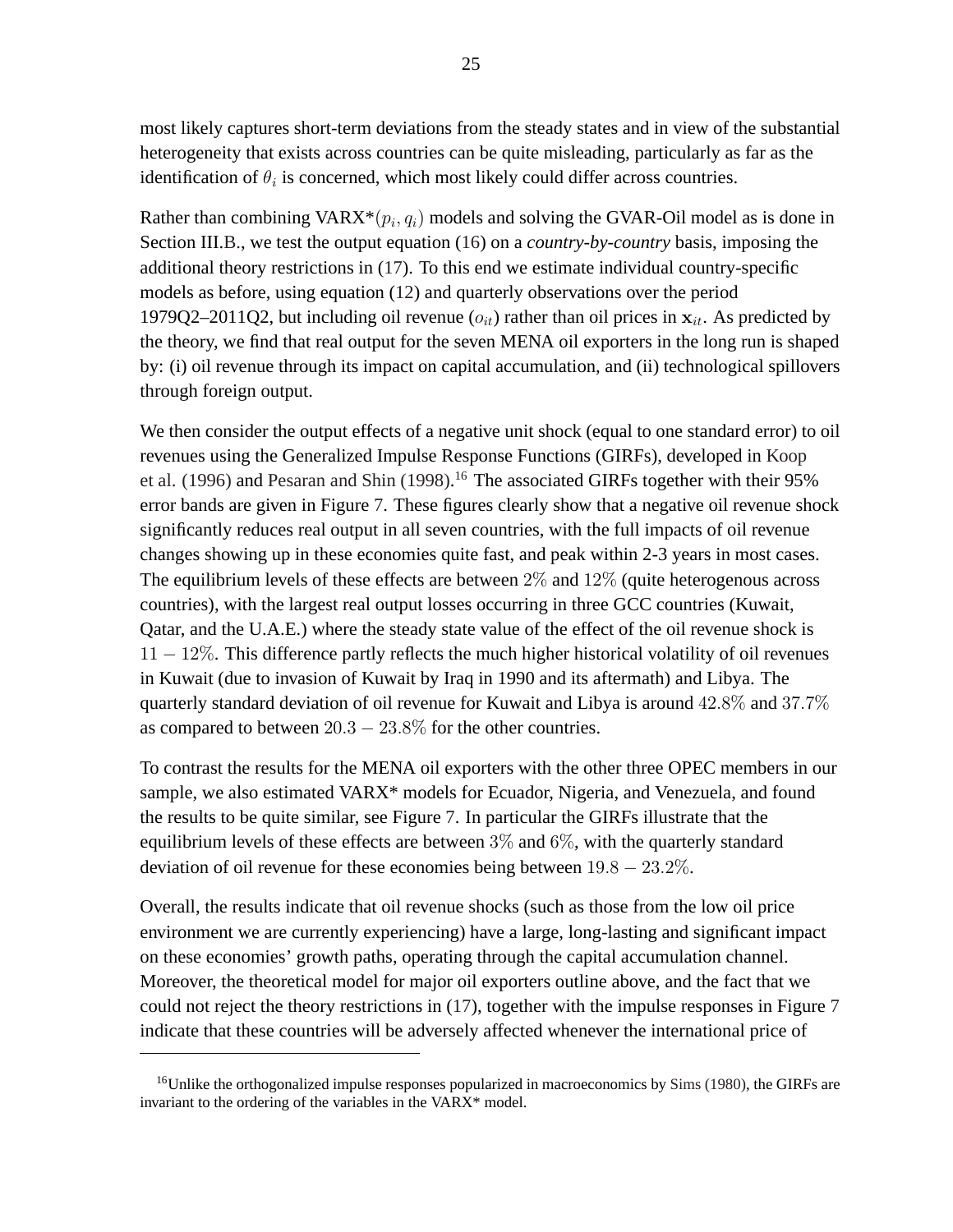crude oil declines and will benefit whenever it rises. Therefore, macroeconomic and structural polices should be conducted in a way that the vulnerability of these countries to oil revenue (not just price) disturbances are reduced, see also [Cavalcanti et al. \(2015\)](#page-31-11) and [El-Anshasy](#page-32-11) [et al. \(2015\).](#page-32-11)

<span id="page-26-0"></span>

Figure 7. Impact of a Negative Oil Revenue Shock for OPEC countries

Notes: Figures are median generalized impulse responses to a one standard deviation fall in oil revenue, together with 95 percent bootstrapped confidence bounds. The impact is in percentage points and the horizon is quarterly.

The empirical results presented here have strong policy implications. Oil exporters in the MENA region and beyond are faced with substantial losses in government revenues as a result of a seemingly long-lasting oil price fall. With buffers eroding over the medium-term, most countries will need to re-assess and re-align their medium-term spending plans. Improvements in the conduct of macroeconomic policies, better management of resource income volatility, and export diversification can all have beneficial growth effects; as do policies which increase the return on investment, such as public infrastructure developments and human capital enhancing measures.<sup>[17](#page-26-1)</sup> Moreover, the creation of commodity stabilization funds, or Sovereign Wealth Funds in case of countries in the Persian Gulf, might be one way

<span id="page-26-1"></span> $17$  For more details on oil price shocks and macroeconomic policy in resource-rich MENA countries see, for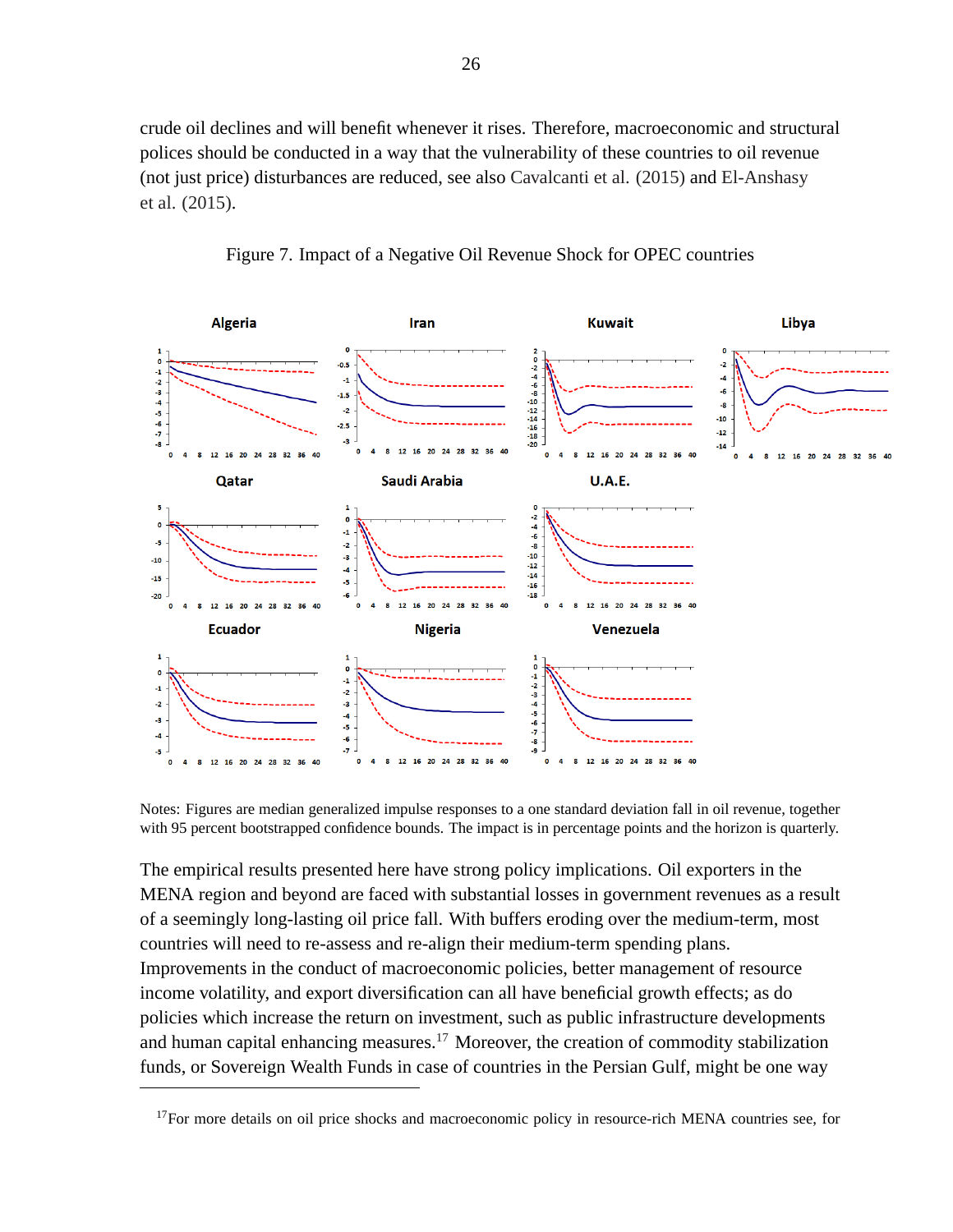to offset the negative effects of commodity booms and slumps. Finally, recent academic research has placed emphasis on institutional reform. By establishing the right institutions, one can ensure the proper conduct of macroeconomic policy and better use of resource income revenues, thereby increasing the potential for growth.

#### **B. Spillovers to MENA Oil-Importers**

While it is no surprise that MENA oil exporters are affected negatively by lower oil prices, the overall long-term output effect for MENA oil importers is not clear cut (considering the direct and indirect effects of lower oil prices for these economies). While a fall in oil prices initially implies lower import costs for these economies, it also reflects a slow down in oil-exporting countries (see the discussion above), which in turn negatively impact these economies through trade, remittances, and foreign direct investment (FDI) channels. Overall, Figure [5](#page-22-0) shows that the direct positive effect of lower oil price for all oil importers (except Egypt and Mauritania) is dominated by the indirect negative impact of spillovers from the exporters (in particular from the GCC). Below we explore the direct positive and the indirect negative channels focusing on Jordan to draw lessons for others.

<span id="page-27-0"></span>



Sources: Authors' construction based on data from International Monetary Fund *Balance of Payments Statistics* and *International Financial Statistics*.

Figure [8](#page-27-0) shows the evolution of the of general government transfers, workers' remittances, and foreign direct investment (FDI), what we refer to as external income or  $x_{it}$ . Both remittances and external income account for a significant share of Jordan's output, with the

instance, the planned edited volume "Fiscal Institutions and Macroeconomic Management in Resource-Rich Arab Economies" (which is the outcome of an ERF funded research project) and the papers from the ERF project "Institutional Requirements for Optimal Monetary Policy in the Resource-Dependent Arab Economies" lead by Bassem Kamar.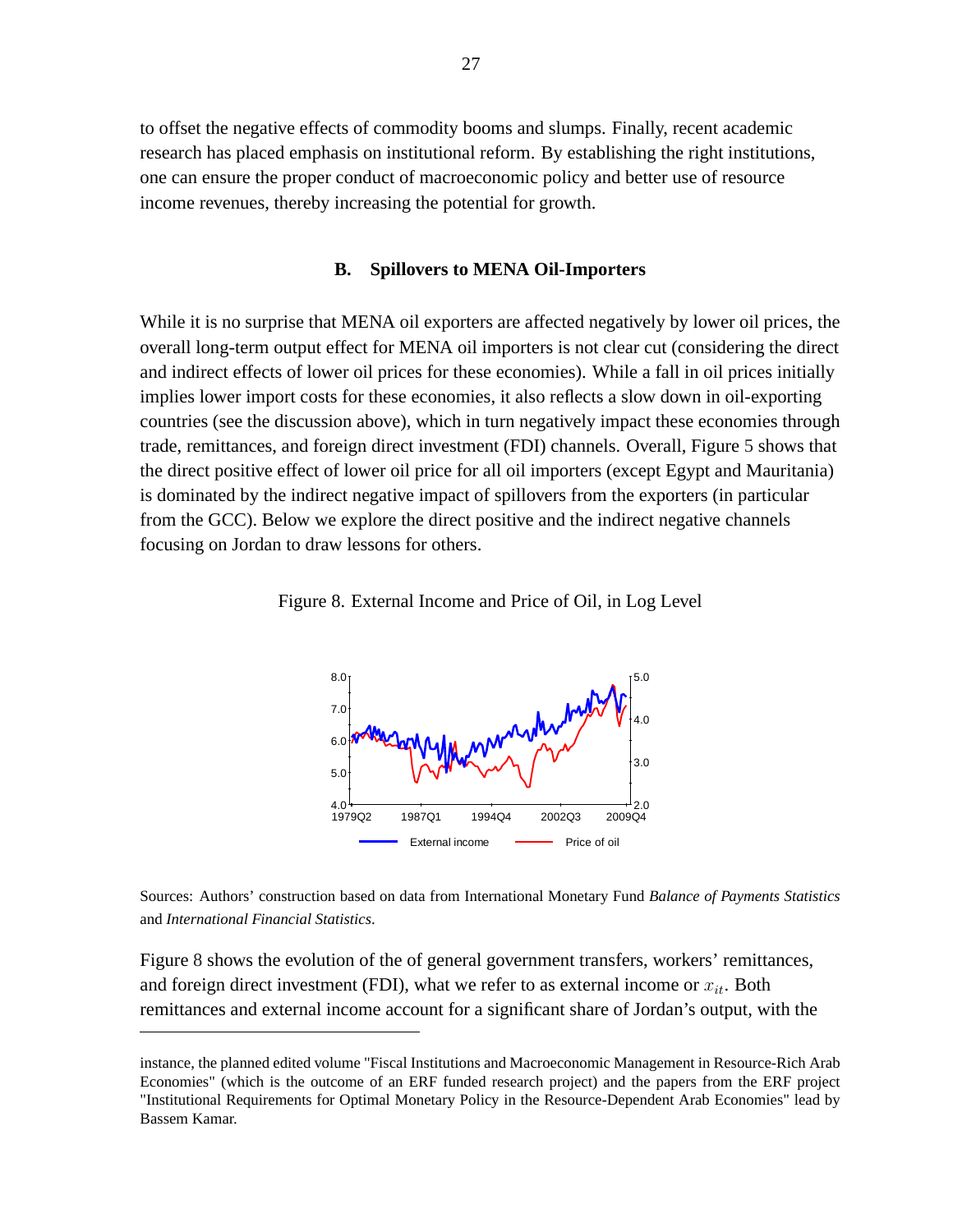share of the former being around 15–20% of GDP over 1979–2009, and the latter being on average 30%. Given that the majority of Jordanian migrant workers reside in the neighboring GCC countries and that most of the official government transfers (grants) are received either from Saudi Arabia or the United States, any economic/political developments in the oil-exporting states of the region would significantly affect the flow of external income to Jordan. Therefore, even though the country is an oil importer, as long as  $x_{it}$  from the oil-exporting economies are maintained, we expect lower oil prices to have a long-run negative growth effect on the Jordanian economy. That is, the direct positive effect of oil price booms is dominated by the indirect negative impact; see also [International Monetary Fund](#page-32-12) [\(2010\)](#page-32-12) and the detailed discussion in [Mohaddes and Raissi \(2013\).](#page-33-10)

Figure [8](#page-27-0) shows the relationship between log external income,  $x_{it}$ , and log oil prices,  $p_t^o$ . It is clear that both variables share the same trend over the long run, with some important short-run deviations. We estimate a cointegrating VAR(2) model for external income and oil prices and find that there is a long-run relation between  $x_{it}$  and  $p_t^o$ . It is also interesting that the co-trending restriction, which imposes a coefficient of zero on the trend component of the long-run relationship between the two variables, is not rejected and the hypothesis that the long-run elasticity of external income to oil prices is unity cannot be rejected either, and as a result:  $x_{it} = p_t^o + \xi_{ix,t}$ , where  $\xi_{ix,t} \sim I(0)$ . Therefore, oil prices represent an excellent proxy for external income in the Jordanian economy.

Given the discussion above, we augment the output gap equation [\(16\)](#page-24-1), to include oil prices as opposed to oil revenues. Note that the inclusion of  $p_t^o$  will give us the net effect of lower oil prices on the equilibrium output level (the negative effect is due to less inflows of external income which in turn dampens real GDP, while the positive effect is due to the fall in the cost of importing oil), while the inclusion of  $x_{it}$  will only show the negative indirect impact of lower oil prices on GDP and not the direct positive effects.<sup>[18](#page-28-0)</sup> The modified output gap equation for Jordan is then given by

<span id="page-28-2"></span>
$$
y_{it} - \psi_{i1} y_{it}^* = \psi_{i2} (e_{it} - p_{it}) + \psi_{i3} p_t^o + c_{iy} + \gamma_{iy} t + \xi_{iy,t},
$$
\n(18)

where all variables are defined in  $(16)$ .<sup>[19](#page-28-1)</sup> We estimate a VARX<sup>\*</sup> $(2,2)$  model for Jordan, imposing the restrictions in [\(17\)](#page-24-2), and find that we cannot reject the theory derived output relation. The results therefore confirm that a fall in oil prices, by reducing external income,

<span id="page-28-0"></span><sup>&</sup>lt;sup>18</sup>The justification for our modelling strategy of using oil prices rather than external income as one of the main long-run drivers of real output for Jordan is given in the discussion above, where we established that the price of oil is an excellent proxy for external income. The above results also showed that from a long run perspective, only one of the two variables  $(x_{it}$  or  $p_t^{oil}$ ) need to be included in the cointegrating model. Our decision to include oil prices rather than external income is further justified on the ground that  $p_t^{oil}$  is likely to be exogenous to the Jordanian economy whilst the same cannot be said of  $x_{it}$ 

<span id="page-28-1"></span> $19A$  similar relationship is also derived in [Cavalcanti et al. \(2011\).](#page-31-12)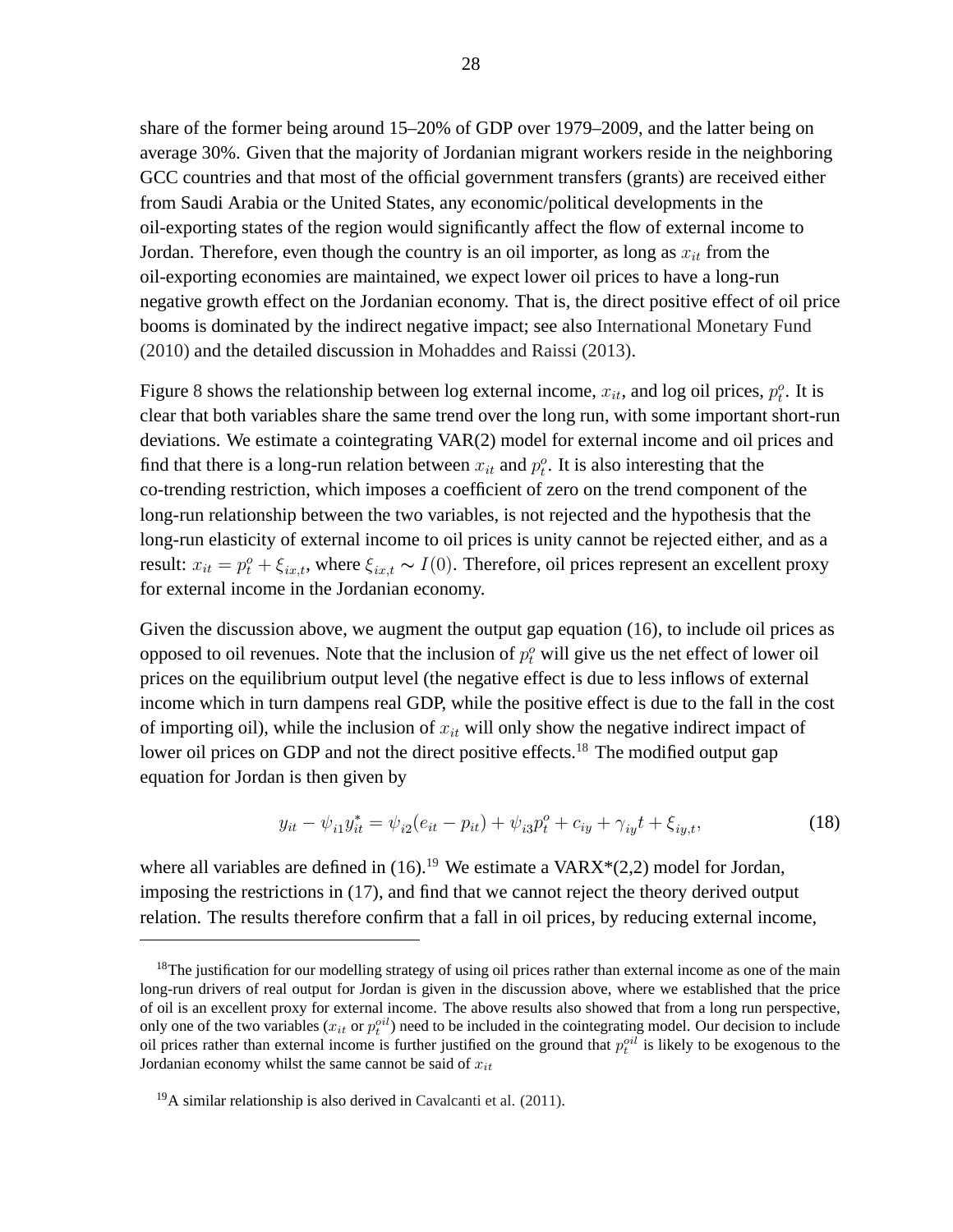<span id="page-29-1"></span>dampens capital accumulation and thus leads to a fall in real output. The GIRFs in Figure [9](#page-29-1) illustrate the response of the Jordanian economy to a negative oil price shock (based on a historical quarterly standard deviation of 18.6%), where the equilibrium output effect of the shock is 4%, being similar to those in Figure [5](#page-22-0) based on the GVAR-Oil model.

Figure 9. Impact of a Negative Oil Price Shock



Notes: Figures are median generalized impulse responses to a one standard deviation fall in oil prices, together with 95 percent bootstrapped confidence bounds. The impact is in percentage points and the horizon is quarterly.

Similar analysis can also be conducted for other oil-importing countries in the MENA region. To illustrate this, we also estimated the long-run output equation [\(18\)](#page-28-2) for Syria, imposing the theory restrictions above, and found that we cannot reject them. The GIRFs for Syria also show that a negative oil price shock reduces real GDP by  $2.4\%$ , which is again in line with the results in Figure [5.](#page-22-0)

#### **V. CONCLUDING REMARKS**

<span id="page-29-0"></span>We applied a set of dynamic sign restrictions on the impulse response of a GVAR-Oil model, estimated for 38 countries/regions over the period 1979Q2 to 2011Q2, to identify the U.S. supply-driven oil-price shock, and to study the global macroeconomic implications of the resulting fall in oil prices. We quantified the GDP impact of a 51 percent reduction in oil prices (caused by a U.S. driven supply glut) on net energy importers and net oil exporters. We found that while oil importers typically experience a long-lived rise in economic activity (between  $0.04\%$  and  $0.95\%$ ) in response to a U.S. supply-driven fall in oil prices, the impact is negative for energy-exporters  $(-2.14\%$  for the GCC,  $-1.32\%$  for the other MENA oil exporters, and  $-0.41\%$  for Latin America) and commodity-importing countries with strong economic ties with oil exporters. Specifically, we find that for most oil-importers in the MENA region, gains from lower oil prices are offset by a decline in external demand/financing by oil-exporters over the medium-term given strong linkages between the two groups through trade, remittances, tourism, foreign direct investment and grants. The resulting estimated long-run negative growth effects on these countries, although being non-trivial, are much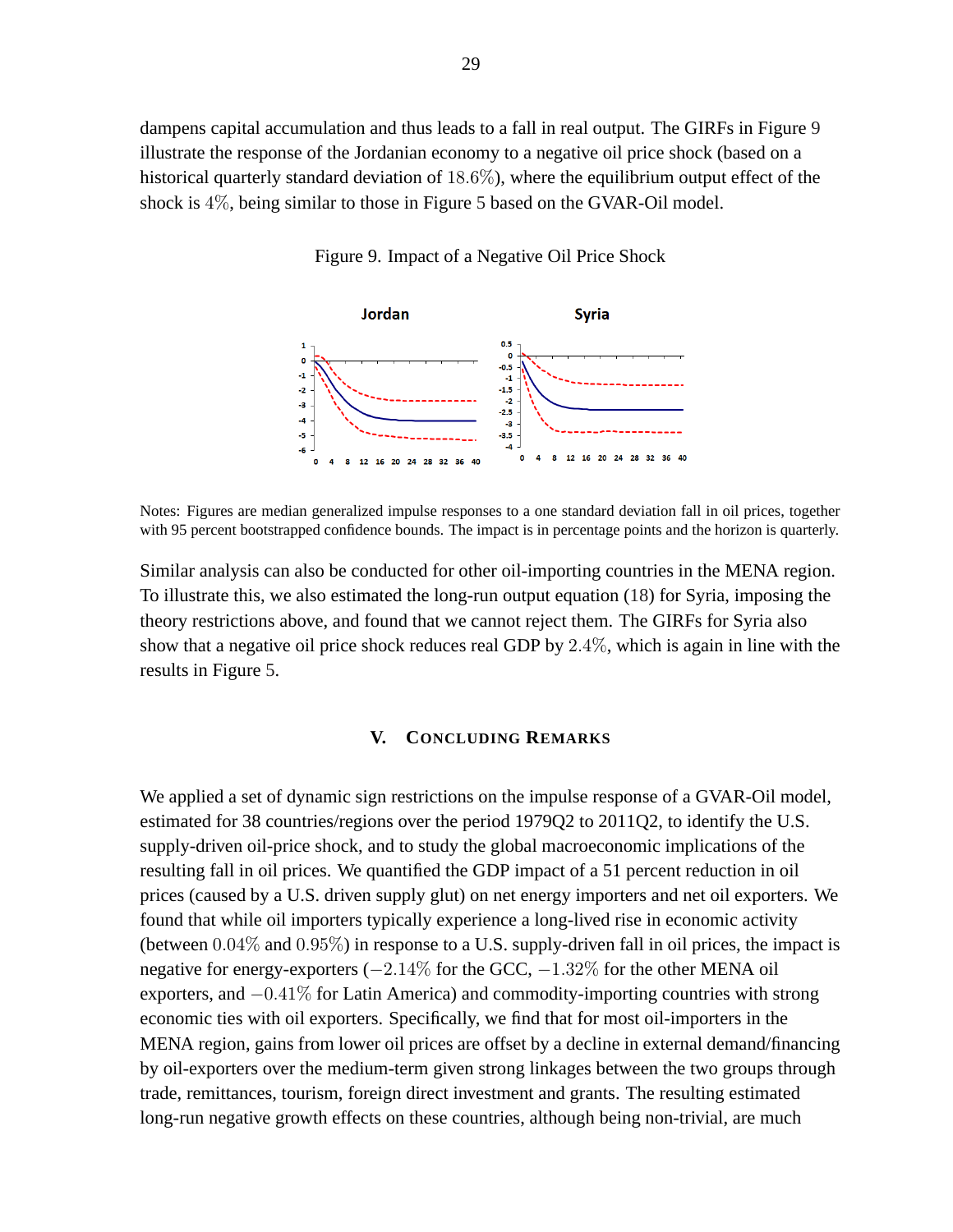smaller than those on oil-exporters; being on average  $-0.28\%$ . Overall, our results suggest that following the U.S. oil revolution, global growth increases by  $0.16 - 0.37$  percentage points. Furthermore, in response to a positive U.S. oil-supply disturbance, almost all countries in our sample experience a decrease in inflation and a rise in equity prices.

The sensitivity of MENA countries (both oil exporters and importers) to oil market developments raises the question of which policies and institutions are needed in response to such shocks. While countercyclical fiscal policies (using existing buffers) are key to insulate the exporters from commodity price fluctuations, the other priority for commodity exporters should be to enhance their macroeconomic policy frameworks and institutions (such as more autonomy in conducting the monetary and exchange rate policies). Oil importers in the region should not overestimate the positive impact of the decline in oil prices on their economies given considerable uncertainty about the persistence of lower oil prices and the availability of external financing and weak demand growth in oil-exporting trade partners. For the MENA countries the current low oil-price environment provides an opportunity for further subsidy and structural reforms.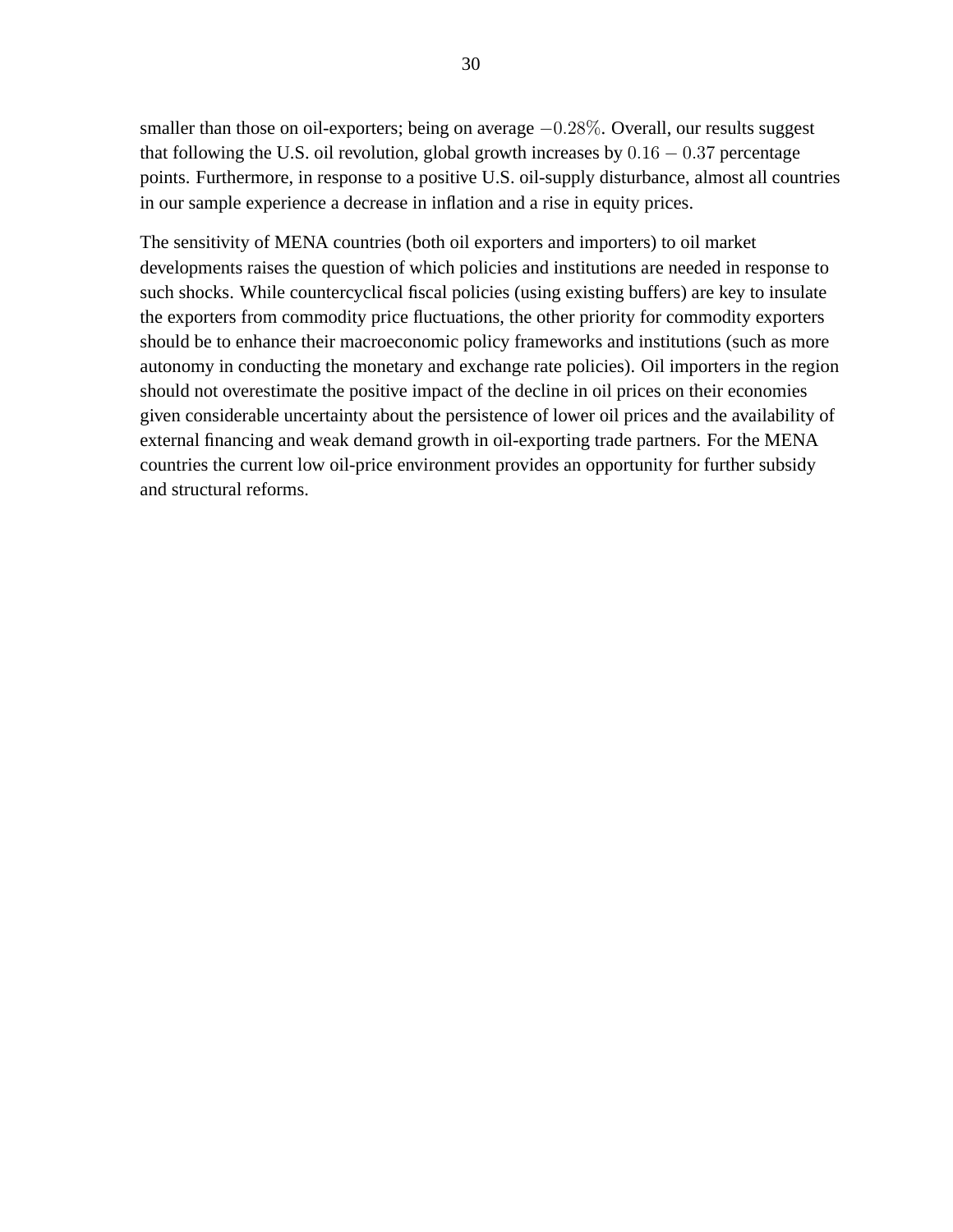#### **REFERENCES**

- <span id="page-31-0"></span>Arezki, R. and O. Blanchard (December 22, 2014). [Seven Questions About The Recent Oil](http://blog-imfdirect.imf.org/2014/12/22/seven-questions-about-the-recent-oil-price-slump/) [Price Slump.](http://blog-imfdirect.imf.org/2014/12/22/seven-questions-about-the-recent-oil-price-slump/) *iMFdirect*.
- <span id="page-31-2"></span>Baffes, J., M. A. Kose, F. Ohnsorge, and M. Stocker (2015). [The Great Plunge in Oil Prices:](http://www.worldbank.org/content/dam/Worldbank/Research/PRN01_Mar2015_Oil_Prices.pdf) [Causes, Consequences, and Policy Responses.](http://www.worldbank.org/content/dam/Worldbank/Research/PRN01_Mar2015_Oil_Prices.pdf) *World Bank Policy Research Note PRS/15/01*.
- <span id="page-31-1"></span>Baumeister, C. and L. Kilian (2015). [Understanding the Decline in the Price of Oil Since](http://www.cepr.org/active/publications/discussion_papers/dp.php?dpno=10404) [June 2014.](http://www.cepr.org/active/publications/discussion_papers/dp.php?dpno=10404) *CEPR Discussion Paper 10404*.
- <span id="page-31-4"></span>Baxter, M. and M. A. Kouparitsas (2005). [Determinants of Business Cycle Comovement: A](file:dx.doi.org/10.1016/j.jmoneco.2004.08.002) [Robust Analysis.](file:dx.doi.org/10.1016/j.jmoneco.2004.08.002) *Journal of Monetary Economics 52*(1), pp. 113–157.
- <span id="page-31-10"></span>Binder, M. and M. Pesaran (1999). [Stochastic Growth Models and Their Econometric](http://dx.doi.org/10.1023/A:1009802421114) [Implications.](http://dx.doi.org/10.1023/A:1009802421114) *Journal of Economic Growth 4*, 139–183.
- <span id="page-31-5"></span>Cashin, P., K. Mohaddes, and M. Raissi (2012). [The Global Impact of the Systemic](http://www.imf.org/external/pubs/ft/wp/2012/wp12255.pdf) [Economies and MENA Business Cycles.](http://www.imf.org/external/pubs/ft/wp/2012/wp12255.pdf) *IMF Working Paper WP/12/255*.
- <span id="page-31-6"></span>Cashin, P., K. Mohaddes, and M. Raissi (2015). [Fair Weather or Foul? The Macroeconomic](http://www.imf.org/external/pubs/ft/wp/2015/wp1589.pdf) [Effects of El Niño.](http://www.imf.org/external/pubs/ft/wp/2015/wp1589.pdf) *IMF Working Paper WP/15/89*.
- <span id="page-31-3"></span>Cashin, P., K. Mohaddes, M. Raissi, and M. Raissi (2014). [The Differential Effects of Oil](http://dx.doi.org/10.1016/j.eneco.2014.03.014) [Demand and Supply Shocks on the Global Economy.](http://dx.doi.org/10.1016/j.eneco.2014.03.014) *Energy Economics 44*, 113–134.
- <span id="page-31-12"></span>Cavalcanti, T. V. d. V., K. Mohaddes, and M. Raissi (2011). [Growth, Development and](http://dx.doi.org/10.1016/j.qref.2011.07.007) [Natural Resources: New Evidence Using a Heterogeneous Panel Analysis.](http://dx.doi.org/10.1016/j.qref.2011.07.007) *The Quarterly Review of Economics and Finance 51*(4), 305–318.
- <span id="page-31-11"></span>Cavalcanti, T. V. D. V., K. Mohaddes, and M. Raissi (2015). [Commodity Price Volatility and](http://dx.doi.org/10.1002/jae.2407) [the Sources of Growth.](http://dx.doi.org/10.1002/jae.2407) *Journal of Applied Econometrics 30*(6), 857–873.
- <span id="page-31-9"></span>Cheung, Y.-W. and L. K. Ng (1998). [International Evidence on the Stock Market and](http://dx.doi.org/10.1016/S0927-5398(97)00025-X) [Aggregate Economic Activity.](http://dx.doi.org/10.1016/S0927-5398(97)00025-X) *Journal of Empirical Finance 5*(3), 281–296.
- <span id="page-31-8"></span>Chudik, A. and M. Fratzscher (2011). [Identifying the Global Transmission of the 2007-2009](http://dx.doi.org/10.1016/j.euroecorev.2010.12.003) [Financial Crisis in a GVAR Model.](http://dx.doi.org/10.1016/j.euroecorev.2010.12.003) *European Economic Review 55*(3), 325 – 339. Special Issue: Advances in International Macroeconomics: Lessons from the Crisis.
- <span id="page-31-7"></span>Chudik, A. and M. H. Pesaran (2013). [Econometric Analysis of High Dimensional VARs](file:dx.doi.org/10.1080/07474938.2012.740374) [Featuring a Dominant Unit.](file:dx.doi.org/10.1080/07474938.2012.740374) *Econometric Reviews 32*(5-6), 592–649.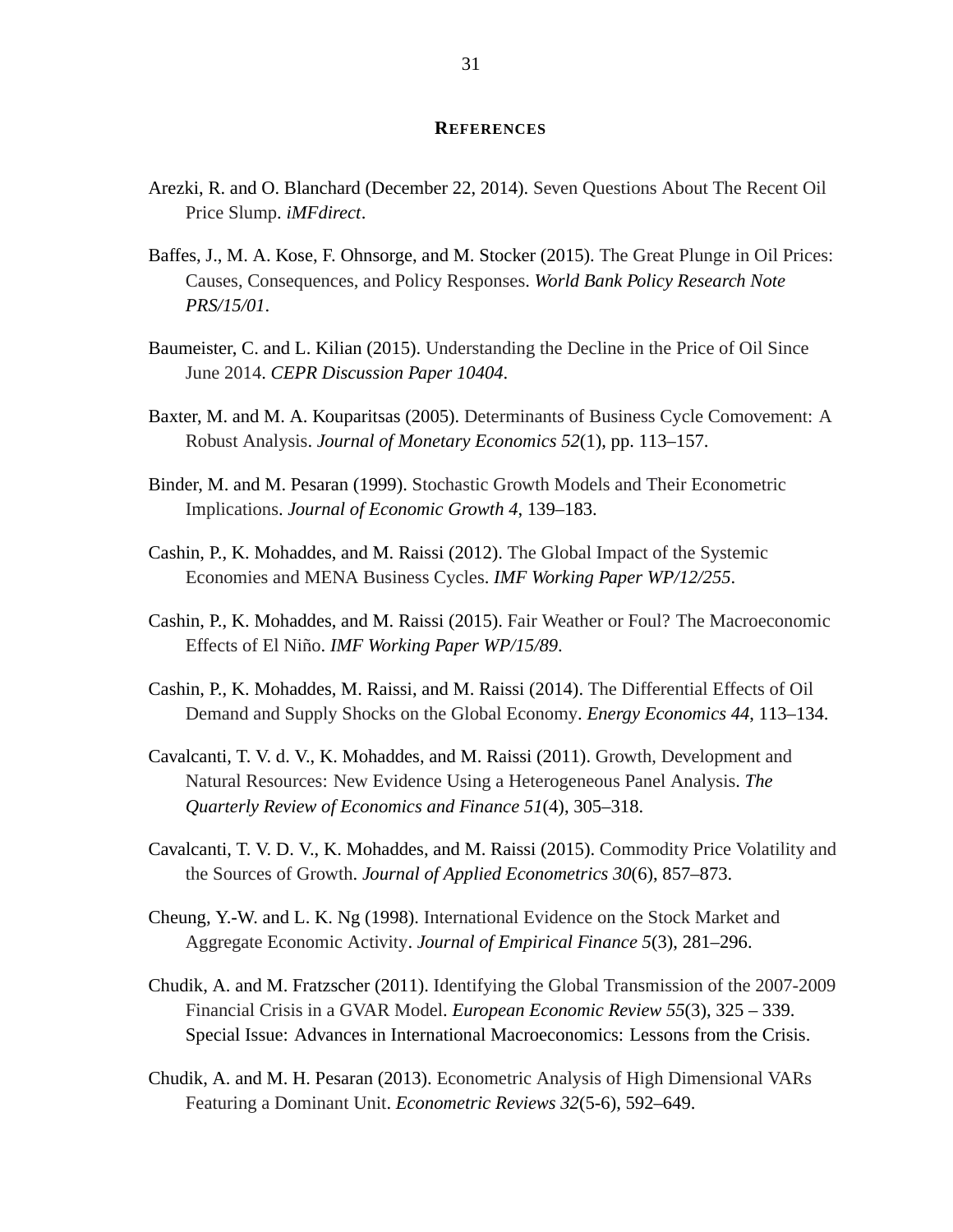- <span id="page-32-6"></span>Chudik, A. and M. H. Pesaran (2015). [Theory and Practice of GVAR Modeling.](http://www.econ.cam.ac.uk/people/emeritus/mhp1/fp14/CP-GVAR-Surveys-Sept2014.pdf) *Journal of Economic Surveys, forthcoming*.
- <span id="page-32-0"></span>Dees, S., F. di Mauro, M. H. Pesaran, and L. V. Smith (2007). [Exploring the International](http://dx.doi.org/10.1002/jae.932) [Linkages of the Euro Area: A Global VAR Analysis.](http://dx.doi.org/10.1002/jae.932) *Journal of Applied Econometrics 22*, 1–38.
- <span id="page-32-11"></span>El-Anshasy, A., K. Mohaddes, and J. B. Nugent (2015). [Oil, Volatility and Institutions:](http://www.econ.cam.ac.uk/research/repec/cam/pdf/cwpe1523.pdf) [Cross-Country Evidence from Major Oil Producers.](http://www.econ.cam.ac.uk/research/repec/cam/pdf/cwpe1523.pdf) *Cambridge Working Papers in Economics 1523*.
- <span id="page-32-9"></span>Elbadawi, I. A. (2015). [Thresholds Matter: Resource Abundance, Development and](#page--1-0) [Democratic Transition in the Arab World.](#page--1-0) In I. Diwan and A. Galal (Eds.), *The Middle East Economies in Times of Transition*. Palgrave Macmillan.
- <span id="page-32-10"></span>Esfahani, H. S., K. Mohaddes, and M. H. Pesaran (2013). [Oil Exports and the Iranian](http://dx.doi.org/10.1016/j.qref.2012.07.001) [Economy.](http://dx.doi.org/10.1016/j.qref.2012.07.001) *The Quarterly Review of Economics and Finance 53*(3), 221–237.
- <span id="page-32-1"></span>Esfahani, H. S., K. Mohaddes, and M. H. Pesaran (2014). [An Empirical Growth Model for](http://dx.doi.org/10.1002/jae.2294) [Major Oil Exporters.](http://dx.doi.org/10.1002/jae.2294) *Journal of Applied Econometrics 29*(1), 1–21.
- <span id="page-32-7"></span>Fry, R. and A. Pagan (2011). [Sign Restrictions in Structural Vector Autoregressions: A](http://www.aeaweb.org/articles.php?doi=10.1257/jel.49.4.938) [Critical Review.](http://www.aeaweb.org/articles.php?doi=10.1257/jel.49.4.938) *Journal of Economic Literature 49*(4), pp. 938–60.
- <span id="page-32-3"></span>Hamilton, J. D. (2009). [Causes and Consequences of the Oil Shock of 2007-08.](http://www.brookings.edu/about/projects/bpea/editions/~/media/Projects/BPEA/Spring%202009/2009a_bpea_hamilton.PDF) *Brookings Papers on Economic Activity, Economic Studies Program, The Brookings Institution 40*(1), 215–283.
- <span id="page-32-8"></span>Huang, R., R. Masulis, and H. Stoll (1996). [Energy Shocks and Financial Markets.](http://papers.ssrn.com/sol3/papers.cfm?abstract_id=900741) *Journal of Futures Markets 16*(1), 1–27.
- <span id="page-32-2"></span>Husain, A. M., R. Arezki, P. Breuer, V. Haksar, T. Helbling, P. Medas, M. Sommer, and an IMF Staff Team. (2015). [Global Implications of Lower Oil Prices.](http://www.imf.org/external/pubs/ft/sdn/2015/sdn1515.pdf) *IMF Staff Discussion Note SDN/15/15*.
- <span id="page-32-12"></span>International Monetary Fund, . (2010). [Jordan – 2010 Article IV Consultation – Staff Report](http://www.imf.org/external/pubs/ft/scr/2010/cr10297.pdf) [and Public Information Notice.](http://www.imf.org/external/pubs/ft/scr/2010/cr10297.pdf) *Country Report No. 10/297*.
- <span id="page-32-4"></span>Kilian, L. (2009). [Not All Oil Price Shocks Are Alike: Disentangling Demand and Supply](http://www.jstor.org/stable/25592494) [Shocks in the Crude Oil Market.](http://www.jstor.org/stable/25592494) *The American Economic Review 99*(3), 1053–1069.
- <span id="page-32-5"></span>Kilian, L., A. Rebucci, and N. Spatafora (2009). [Oil Shocks and External Balances.](http://dx.doi.org/10.1016/j.jinteco.2009.01.001) *Journal of International Economics 77*(2), 181 – 194.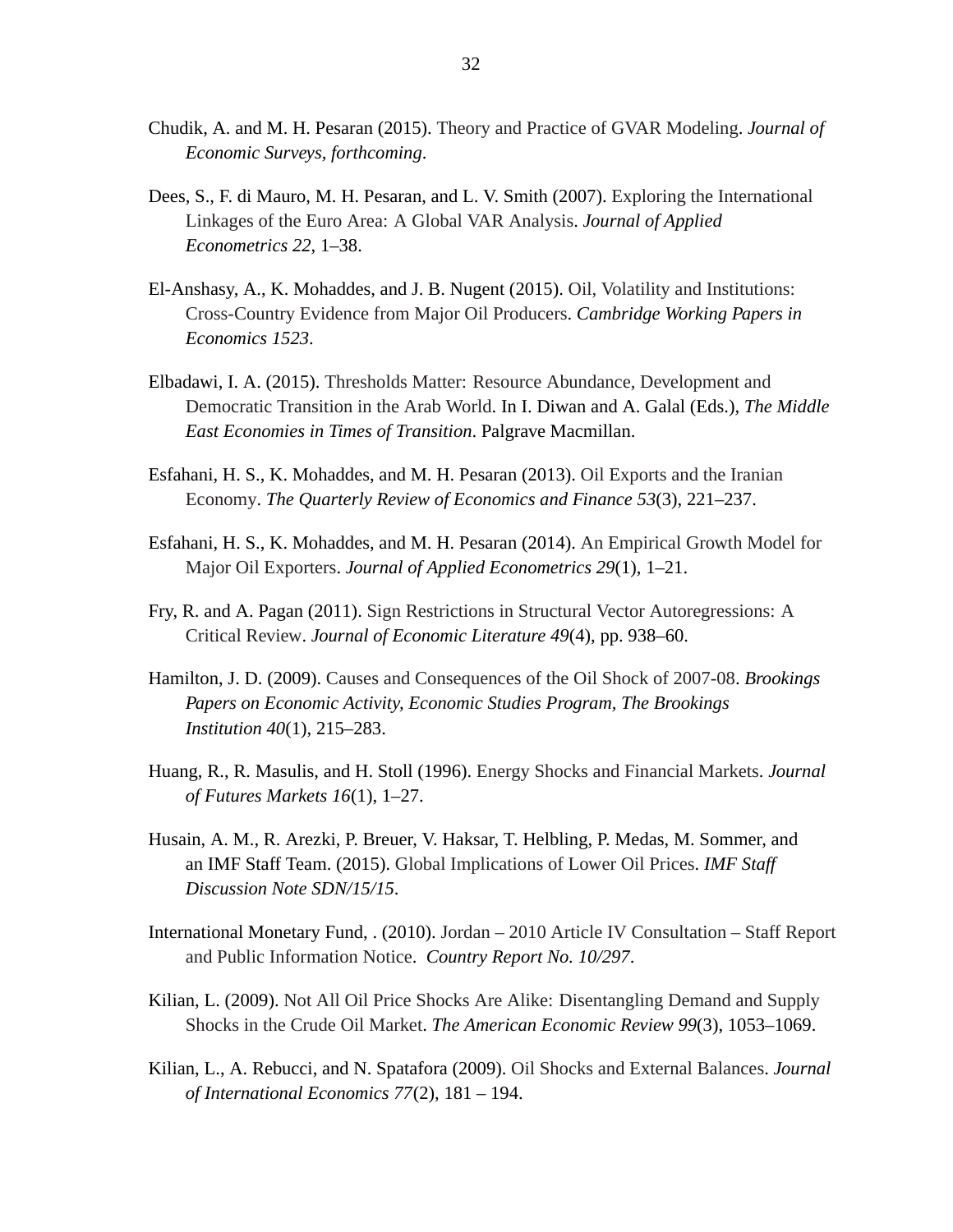- <span id="page-33-12"></span>Koop, G., M. H. Pesaran, and S. M. Potter (1996). [Impulse Response Analysis in Nonlinear](http://www.sciencedirect.com/science/article/B6VC0-3XDS2R2-6/2/f8b1713c81765453e1a5e9a52593b52e) [Multivariate Models.](http://www.sciencedirect.com/science/article/B6VC0-3XDS2R2-6/2/f8b1713c81765453e1a5e9a52593b52e) *Journal of Econometrics 74*, 119–147.
- <span id="page-33-8"></span>Lee, K. and M. H. Pesaran (1993). [Persistence Profiles and Business Cycle Fluctuations in a](http://www.sciencedirect.com/science/article/B6WWV-4DBJ9VW-W/2/776ee14ea3deefdbbf5678cddb827ff9) [Disaggregated Model of UK Output Growth.](http://www.sciencedirect.com/science/article/B6WWV-4DBJ9VW-W/2/776ee14ea3deefdbbf5678cddb827ff9) *Ricerche Economiche 47*, 293–322.
- <span id="page-33-7"></span>MacKinnon, J. G. (1991). [Critical Values for Cointegration Tests.](#page--1-0) In R. Engle and C. Granger (Eds.), *Long-Run Economic Relationships: Readings in Cointegration*, Chapter 13, pp. 267–276. Oxford University Press.
- <span id="page-33-1"></span>Mânescu, C. B. and G. Nuño (2015). [Quantitative Effects of the Shale oil Revolution.](http://dx.doi.org/10.1016/j.enpol.2015.05.015) *Energy Policy, forthcoming*.
- <span id="page-33-3"></span>Mohaddes, K. and M. H. Pesaran (2015). [Country-Specific Oil Supply Shocks and the](http://www.cesifo-group.de/DocDL/cesifo1_wp5367.pdf) [Global Economy: A Counterfactual Analysis.](http://www.cesifo-group.de/DocDL/cesifo1_wp5367.pdf) *CESifo Working Paper No. 5367*.
- <span id="page-33-10"></span>Mohaddes, K. and M. Raissi (2013). [Oil Prices, External Income, and Growth: Lessons from](http://dx.doi.org/10.1515/rmeef-2012-0011) [Jordan.](http://dx.doi.org/10.1515/rmeef-2012-0011) *Review of Middle East Economics and Finance 9:2*, 99–131.
- <span id="page-33-5"></span>Mohaddes, K. and O. H. Williams (2013). [Inflation Differentials in the GCC: Does the Oil](http://www.imf.org/external/pubs/ft/wp/2011/wp11294.pdf) [Cycle Matter?](http://www.imf.org/external/pubs/ft/wp/2011/wp11294.pdf) *Middle East Development Journal 5:2*.
- <span id="page-33-11"></span>Park, J. and R. A. Ratti (2008). [Oil Price Shocks and Stock Markets in the U.S. and 13](http://www.sciencedirect.com/science/article/pii/S0140988308000571) [European Countries.](http://www.sciencedirect.com/science/article/pii/S0140988308000571) *Energy Economics 30*(5), 2587 – 2608.
- <span id="page-33-2"></span>Peersman, G. and I. Van Robays (2012). [Cross-country Differences in the Effects of Oil](http://dx.doi.org/10.1016/j.eneco.2011.11.010) [Shocks.](http://dx.doi.org/10.1016/j.eneco.2011.11.010) *Energy Economics 34*(5), pp. 1532–1547.
- <span id="page-33-4"></span>Pesaran, M. H. (2004). [General Diagnostic Tests for Cross Section Dependence in Panels.](http://ftp.iza.org/dp1240.pdf) *IZA Discussion Paper No. 1240*.
- <span id="page-33-0"></span>Pesaran, M. H., T. Schuermann, and S. Weiner (2004). [Modelling Regional](http://pubs.amstat.org/doi/pdf/10.1198/073500104000000019) [Interdependencies using a Global Error-Correcting Macroeconometric Model.](http://pubs.amstat.org/doi/pdf/10.1198/073500104000000019) *Journal of Business and Economics Statistics 22*, 129–162.
- <span id="page-33-9"></span>Pesaran, M. H. and Y. Shin (1996). [Cointegration and Speed of Convergence to Equilibrium.](http://www.ingentaconnect.com/content/els/03044076/1996/00000071/00000001/art01697) *Journal of Econometrics 71*, 117–143.
- <span id="page-33-13"></span>Pesaran, M. H. and Y. Shin (1998). [Generalised Impulse Response Analysis in Linear](http://dx.doi.org/10.1016/S0165-1765(97)00214-0) [Multivariate Models.](http://dx.doi.org/10.1016/S0165-1765(97)00214-0) *Economics Letters 58*, 17–29.
- <span id="page-33-6"></span>Pesaran, M. H., Y. Shin, and R. J. Smith (2000). [Structural Analysis of Vector Error](http://www.sciencedirect.com/science/article/B6VC0-40V4CV6-4/2/2750c5abc4246b7daba6a44527af4961) [Correction Models with Exogenous I\(1\) Variables.](http://www.sciencedirect.com/science/article/B6VC0-40V4CV6-4/2/2750c5abc4246b7daba6a44527af4961) *Journal of Econometrics 97*, 293–343.